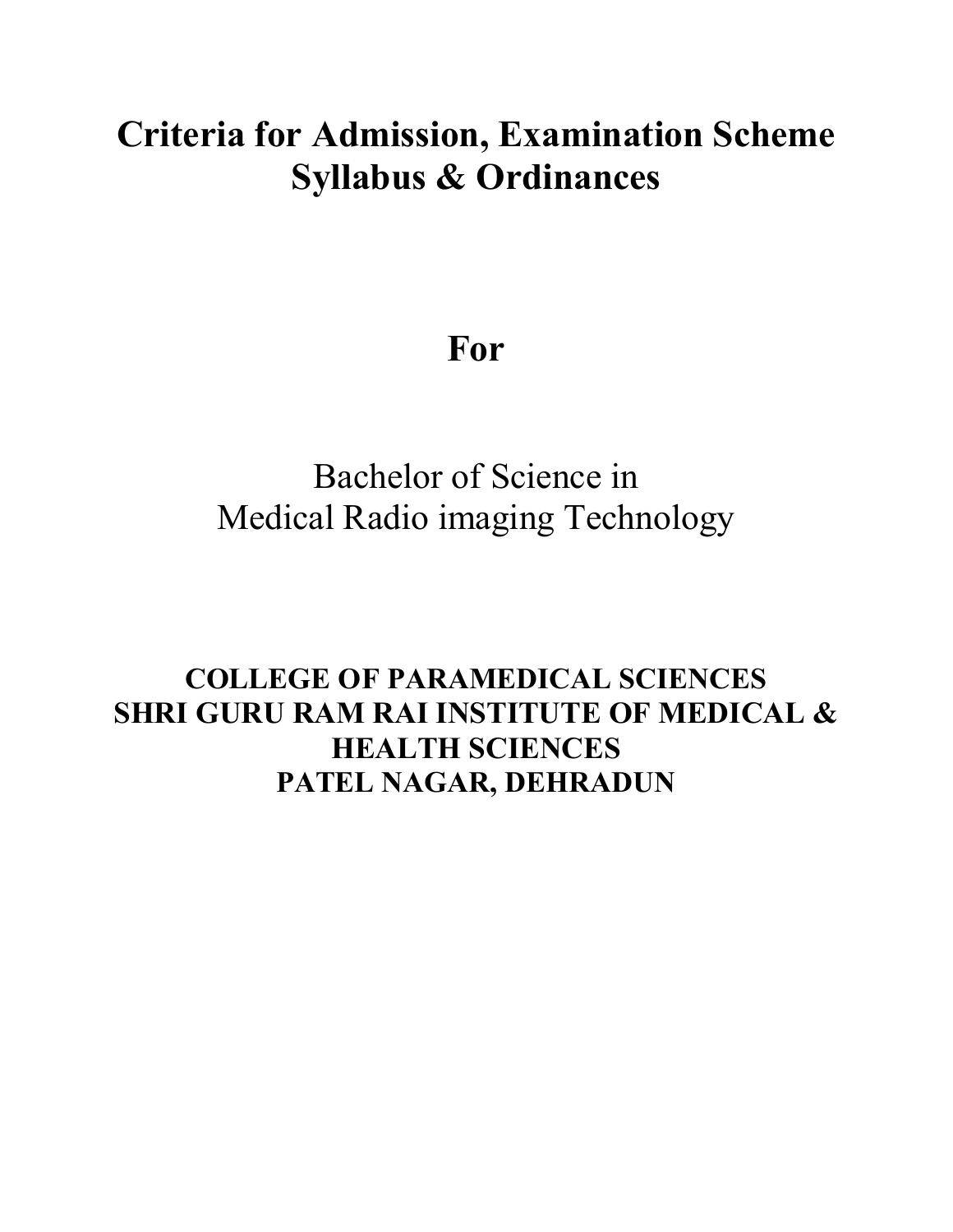## **ADMISSION, SELECTION, MIGRATION AND TRAINING**

#### **ADMISSION TO THE B.Sc, MEDICAL RADIO & IMAGING TECHNOLOGY COURSE.**

#### **'ELIGIBILITY CRITERIA'**

No Candidate shall be allowed to be admitted to the B.Sc Medical Radio Imaging Technology (MRIT) until:-

- 1) He/She has completed the age of 17 years on or before first day of July of the year commencing the prescribed academic session of the said course;
- 2) He/She has passed qualifying examination as under:

a) The Indian school Certificate Examination which is equivalent to 10+2 Higher Secondary Examination after a period of 12 years study, the last two years study comprising of Physics, Chemistry, Biology or Mathematics or any other elective subject with English at a level not less than the core course for English as prescribed by the National Council for Educational Research and training after the introduction of the introduction of the 10+2+3 years educational structure as recommended by the National Committee on education;

#### OR

b) The Intermediate examination in science of an Indian University/Board or other recognized examing body with Physics, Chemistry, Biology /Maths which shall include a practical test in these subjects and also English as a compulsory subject.

#### OR

c) The pre-professional or medical examination with Physics, Chemistry and Biology after passing either the higher Secondary school examination, or the pre-university or an equivalent examination. The pre-professional/pre-medical examination shall include a practical test in physics, Chemistry and Biology/and also English as a compulsory subject.

#### OR

d) The first year of the three years degree course of recognized University, with Physics, Chemistry and Biology/ including a practical test in these subject provided the examination is a 'University Examination' and candidate has passed  $10+2$  with English at al level not less than a core course;

OR

e) B.Sc examination of an Indian University, provided that he/she has passed the B.Sc examination with not less than two of the following subjects-Physics, Chemistry (Botany, Zoology) and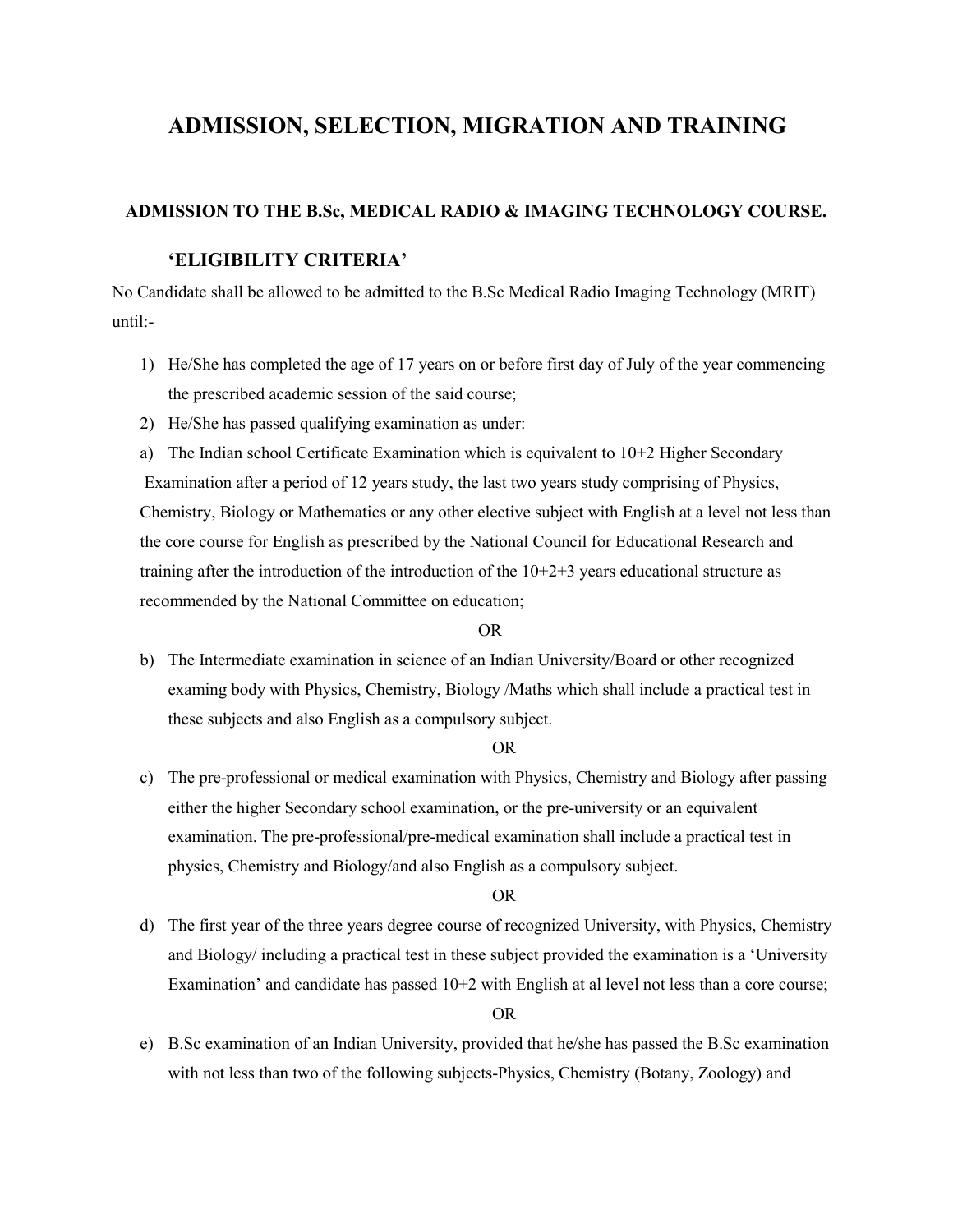further that he/she has passed the earlier qualifying examination with the following subjects Physics, Chemistry/Biology and English (10+2 level);

#### OR

f) Any other examination which in scope and standard is found to be equivalent to the intermediate science examination of an Indian University/Board, taking Physics, Chemistry and Biology including a practical test in each of these subjects and English.

#### OR

10+2 with vocational training in Radiology/ Medical Microbiology/MLT/Diploma in Radiology/ Diploma in MLT are also eligible.

## **MIGRATION/TRANSFER OF CANDIDATE**

- **a)** Migration/ Transfer of candidate from one recognized institution to another institution of this University or from another University will not generally be considered.
- **b)** However, under extra ordinary circumstances, the Vice –Chancellor shall have the power to place any migration/ transfer he deems fit I the Governing Council and get its approval for grant of permission for migration/ transfer to candidates to candidates undergoing course of study in affiliated institutes of this university.

## **TRAINING PERIOD AND TIME DISTRIBUTION**

- 1) The course of BMRIT shall be Three and a Half academic years including 6 months compulsory internship. The practical training should be in a150 bedded hospital with minimum patients occupancy of 75%. A part from practical training in non-clinical subjects, the students shall also undergo practical training in the said hospital equipped with X-rays, Ultra Sound  $& C<sub>T</sub>$  Scan in Deptt. of Radiology of the said hospital.
- 2) The period of Three & a Half years is divide into phase as follows:-

|                  | (a) Phase 1 First year B.Sc Medical Radio & Imaging Technology (MRIT) (One Year duration) |                |
|------------------|-------------------------------------------------------------------------------------------|----------------|
|                  | Human Anatomy                                                                             | <b>MRT-101</b> |
| 11)              | Human Physiology                                                                          | <b>MRT-102</b> |
| $\overline{111}$ | Preventive Medicine and Health care & protection against radio hazards MRT-103            |                |
| iv)              | Basic & Radio Physics                                                                     | <b>MRT-104</b> |
| V)               | Basic Orientation of Radiotherapy & Radiology Imaging                                     | <b>MRT-105</b> |

**(b) Phase II-** Second Year B.Sc Medical Radio & Imaging Technology (MRIT) (One Year duration)

| $\mathbf{L}$ | Orientation in Paraclinical Sciences.             | <b>MRT-201</b> |
|--------------|---------------------------------------------------|----------------|
| П.           | Radiation Physics Including Radiation Protection. | <b>MRT-202</b> |
| III.         | Basic Radiographic Techniques.                    | <b>MRT-203</b> |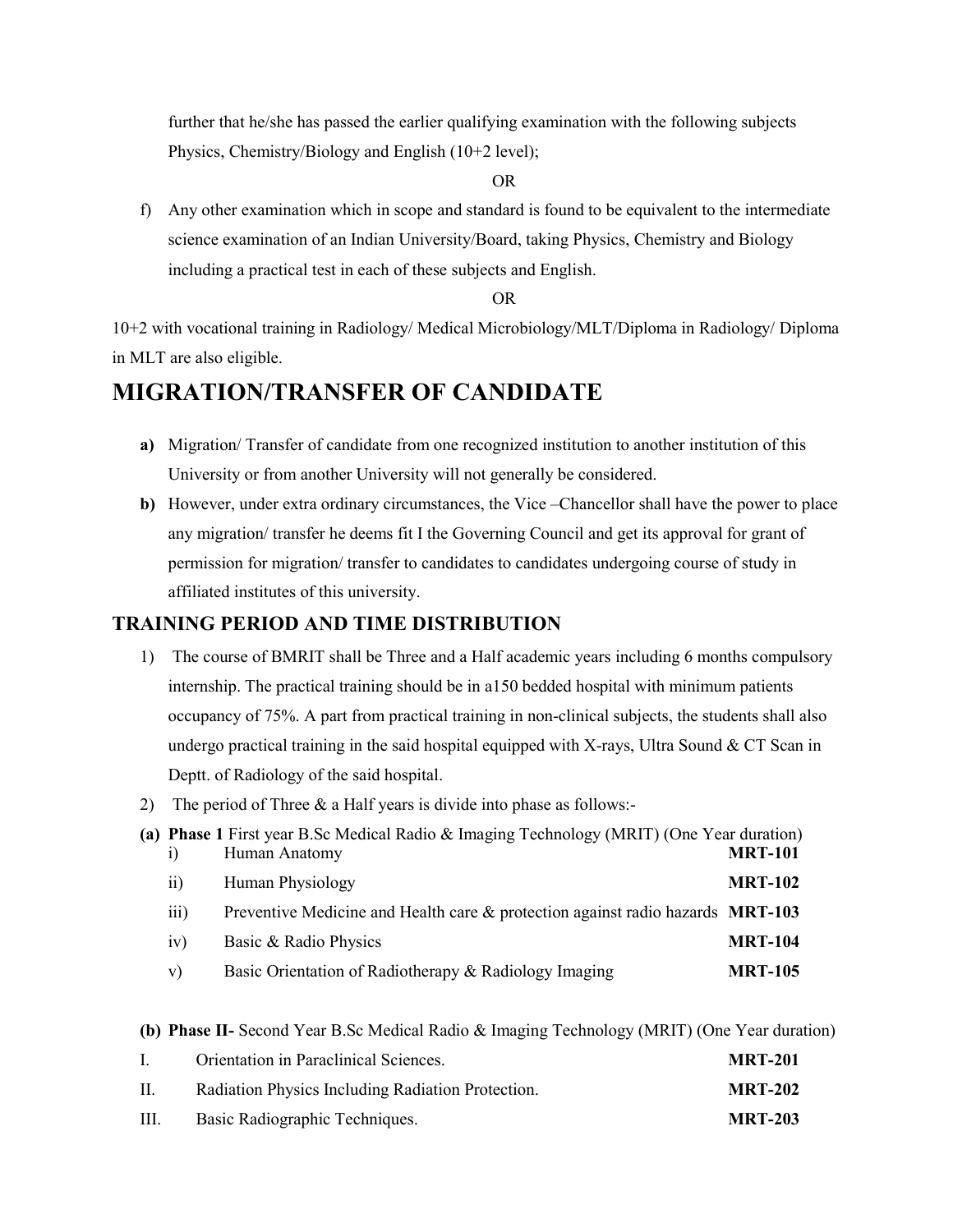| IV. |      | Equipments for Radiotherapy including newer development.      | <b>MRT-204</b> |
|-----|------|---------------------------------------------------------------|----------------|
| V.  |      | Regional Radiography & Radiological Procedures.               | <b>MRT-205</b> |
|     |      | (c) Phase III- Third Year B.Sc MRIT (One Year Duration)       |                |
|     | I.   | Orientation in Clinical Sciences.                             | <b>MRT-301</b> |
|     | П.   | Radiotherapy Planning & Quality Control in radiation Therapy. | <b>MRT-302</b> |
|     | III. | Equipments for Radio diagnosis ultrasonology $& CT$ Scanning  |                |
|     |      | Including newer developments and quality control.             | <b>MRT-303</b> |
|     | IV.  | Special Techniques for Ultrasound & CT Scan.                  | <b>MRT-304</b> |
|     | V.   | Radiation Therapy & Brachy Therapy Techniques in Malignant &  |                |
|     |      | Non Malignant Diseases.                                       | <b>MRT-305</b> |

**d) Phase IV** Six –months compulsory internship in a 150 bedded indoor hospital.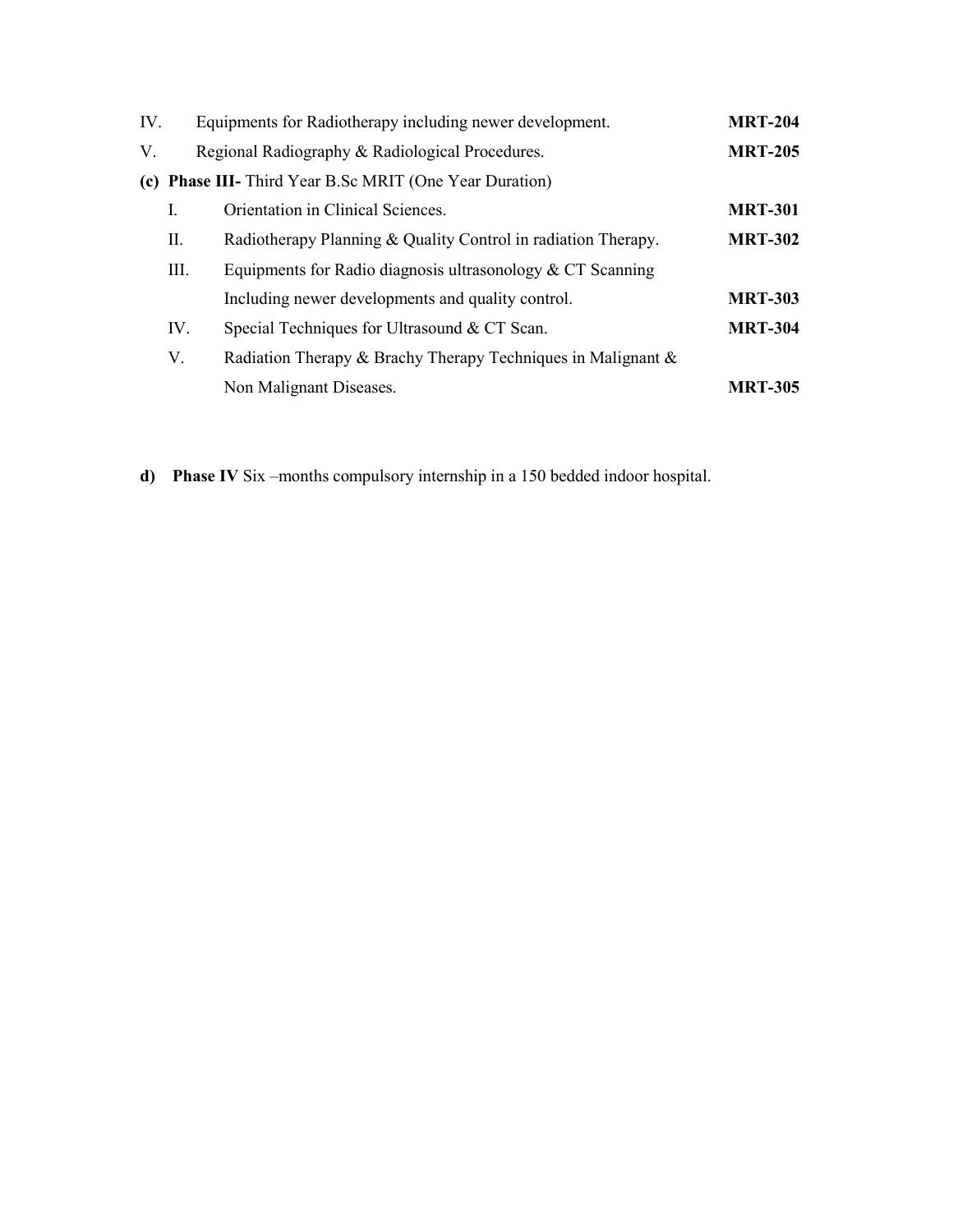#### **Compartments / Supplementary/ Back Paper:**

(I) A student who obtain 40% of the marks individually but has failed in two papers shall be permitted to appear in those papers only at the two consecutive examination and if he/she passes at either of those examination he/she will be deemed to have passed the examination and will be promoted to higher class. (Aggregate marks should be 50%).

(II) A student (s) appearing in back paper/ supplementary shall be eligible to join the next higher Class provisionally however any student who fails to pass  $I<sup>st</sup>$  year would not be admitted in  $3<sup>rd</sup>$  year course.

**Theory Examination:** All the papers in each year carrying 100 marks out of which 30 marks will be internal assessment and 70 marks for external assessment based on the question paper sent by the University the paper will be 3 hrs. Each paper will have 8 questions out of which the candidate will have to attempt 5 questions.

The practical examination will be held with the Final Examination. The practical and Viva voice in each subject will carry 30% marks as internal  $& 70\%$  marks as external assessment (according to examination scheme) prescribed for the year.

## **PHASE DISTRIBUTION AND TIMING OF EXAMINATION:**

- 1. I<sup>st</sup> Annual Examination at the end of I<sup>st</sup> year.
- 2.  $2^{nd}$  Annual Examination at the end of  $2^{nd}$  year.
- 3.  $3^{\text{rd}}$  Annual Examination at the end of  $3^{\text{rd}}$  year.
- 4. Six months Internship after third Annual Examination.

### **EXAMINATION REGULATIONS**

Essentialities for qualifying to appear in professional examinations. The performance in essential components of training to be assessed based on.

**ATTENDANCE:** 75% of attendance in a subject for appearing in the examination is compulsory provided he/she has 80% attendance in non-lecture teaching i.e. seminars group discussions. Practical in Hospital postings and bedside clinics of 150 bedded indoor hospital with at least 75% patient Occupancy.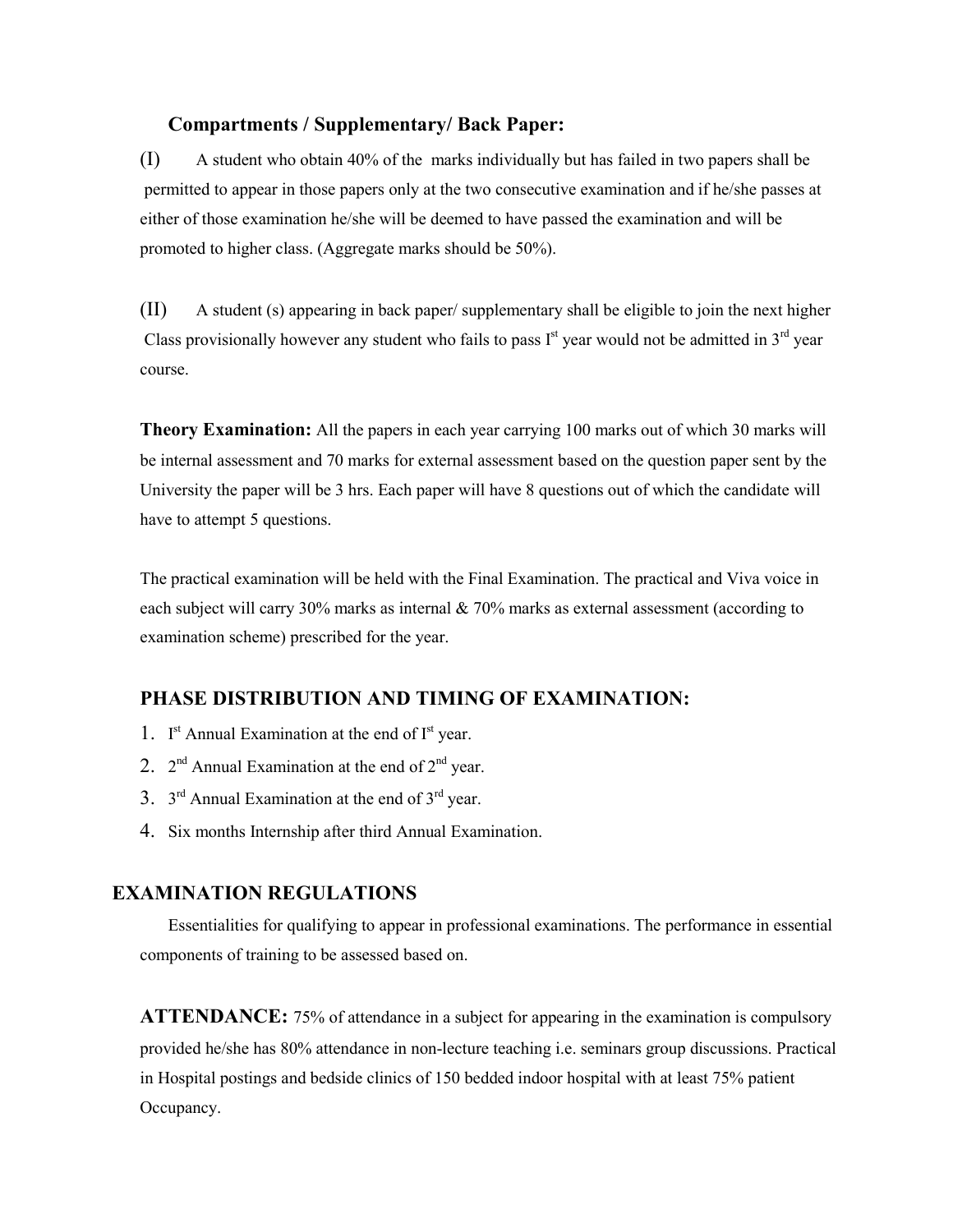## **INTERNAL ASSESSMENT:**

- (a) It shall be based on day today assessment (see note), evaluation of student assignment, preparation for seminar. Clinical case presentation etc.
- (b) Sessional examinations shall be conducted throughout the course. The question of number of examinations is left to the institutions;
- (c) Day to day records should be given importance during internal assessment.
- (d) Weightage for the internal assessment shall be 20% marks of the total marks fixed for internal.
- (e) Student must secure at least 50% marks of the total marks fixed for internal Assessment in Particular subject in order to eligible to appear in final university examination of the subject.

**Note:** Internal Assessment shall being different ways in which students participation in learning process is evaluated. Some examples are as follows-

- (i) Preparation of subject for student's seminar.
- (ii) Preparation of a clinical case for discussion.
- (iii) Clinical case study problem solving exercise.
- (iv) Participation in projects for health care in the community.
- (v) Proficiency in carrying out a practical or a skill in small research project.
- (vi) Multiple choice questions (MCQ) test after completion of a system/ teaching. Each item tested shall be objectively assessed and recorded. Some of the items can be assigned as home work'/Vacation work.

#### **UNIVERSITY EXAMINATIONS:**

Theory Papers will be prepared by examiners as prescribed. Nature of question will be short answer type / objective type and marks for each part indicated separately.

Practical/ clinical will be conducted in the laboratories or hospital wards. Objective will be to assess proficiency in skills Conduct of experiment, interpretation of date and logical conclusion. Clinical cases should preferably include common diseases not esoteric syndromes or rare disorders. Emphasis should be on candidate's capability in eliciting physical signs and their interpretation.

Viva/ oral includes evaluation of management approach and handling of emergencies Candidate's skills interpretation of common investigative data also is to be evaluated.

The examinations are to be designed with a view to ascertain whether the candidate has acquired the necessary for knowledge, skills along with clear concepts of the fundamentals, which are necessary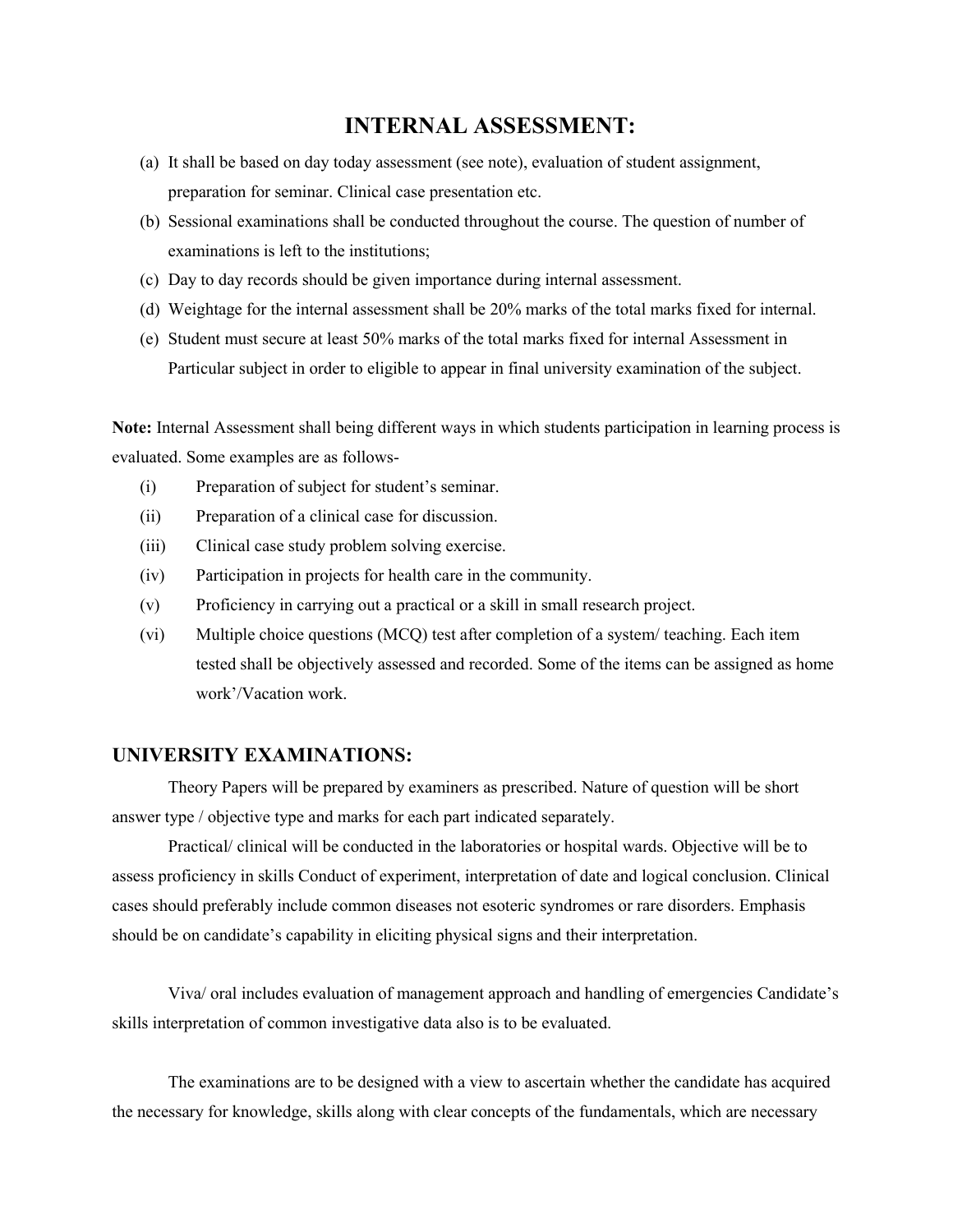for him to carry out his professional day to day work competently. Evaluation will be carried out on an objective basis and practical Question papers should preferably be of short structure/objective type.

Clinical cases/ practical shall take into account common diseases, which the student is likely to come in contact in practice.

During evaluation (both external and internal) it shall be ascertained if the candidate has acquired the skills.-

There shall be one main examination in a year and a supplementary to be held not less than 6 months after publication of its results.

**Note:** Result of all University Examinations shall be decided before the start of teaching for next session.

## **DURATION OF EXAMINATION & QUESTIONS**

- (i) Each written paper will be attempted. No choice will be given in any question.
- (ii) A clinical / practical examination in any subject for student shall not be for more than a day. In no case more than 20 students be examined for Clinical / Practical & Oral in a day.

### **GENERAL**

If Candidate obtains an aggregate of 75% in all the subjects of any professional Examination, he will be declared to have passed that Examination with Honors, provided he/she passes in all subjects in the first attempt.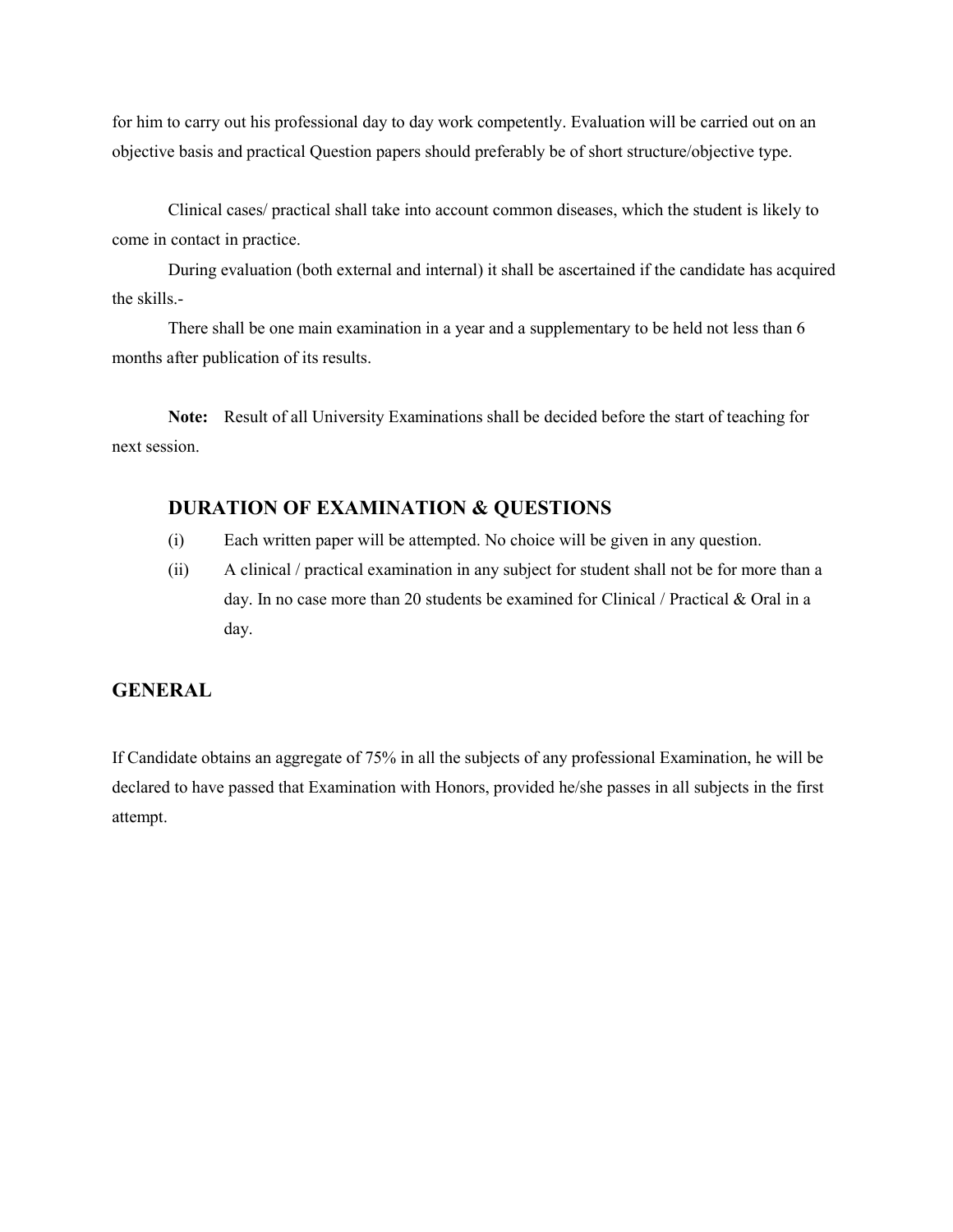## **INTERNSHIP**

### **General**

Internship is a phase of training wherein a graduate is expected to conduct actual practice of Medical Radio Imaging & Technology and acquired skills under supervision so that he/she may become capable of functioning independently.

### **SPECIFIC OBJECTIVES**

At the end of internship training the graduate shall be able to:

- (i) Perform all the diagnostic techniques.
- (ii) Use discretely the essential diagnostic services.
- (iii) Manage all type of clinical diagnostic methods.
- (iv) Demonstrate skills in handling the modern equipment in Medical Radio Imaging  $\&$ Technology.
- (v) Develop leadership qualities to function effectively as a reader of the Laboratory environment.
- (vi) Render service of the Laboratory setup and to communicate effectively with the Doctors and the hospital management.

## **INTERNSHIP TIME DISTRIBUTION**

### **Main Objective**

Development of skills and competency in data processing, reporting and maintenance of records, Laboratory investigations.

Total Period of Internship: 6 Months

## **OTHER DETAILS**

- (1) All parts of internship shall be at least 150-bedded hospital & minimum patient occupancy in 75%.
- (2) Every candidate will be required after passing the final B.Sc Medical Radio Imaging Technology, Examination to undergo compulsory rotatory internship to the satisfaction of the college Authorities and University concerned for a period of 6 months so as to be eligible for the award of the degree of Bachelor of Science in Medical Radio & Imaging Technology.
- (3) The University shall issue a provisional B.Sc Pass Certificate on passing the final examination after the internship completion on demand by the candidate.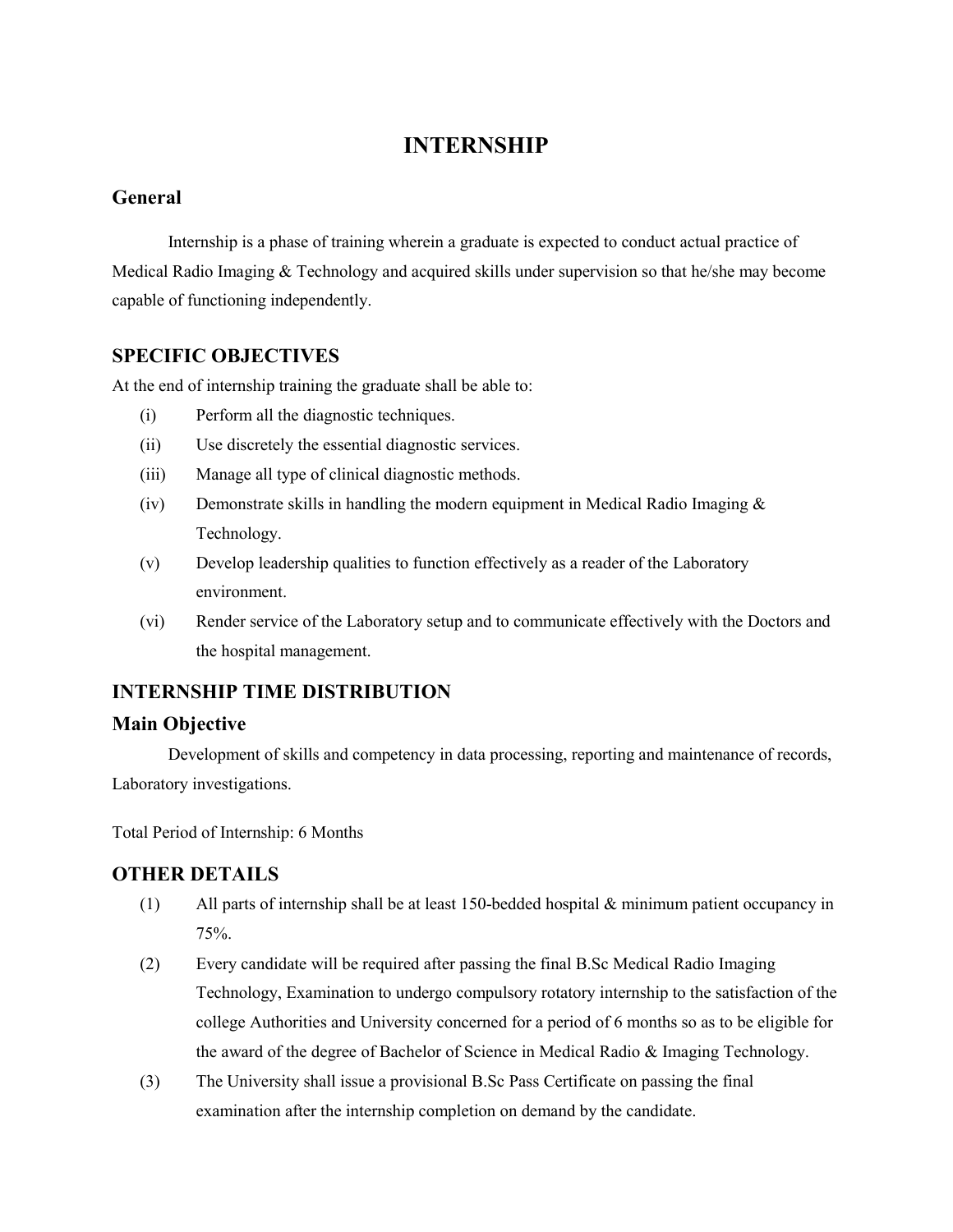- (4) The intern shall be entrusted with Laboratory responsibilities under direct Supervision of Senior Post graduate Radiologist & Ultrasonologist. They shall not be working independently.
- (5) Interns will not issue certified reports or other related documents under their signature.

## **ASSESSMENT OF INTERNSHIP**

- (1) The interns maintain the record of work, which is to be verified and certified by the Post graduate Radiologist & Ultrasonologist under whom he/she works. Apart from scrutiny of the record of work, assessment and evaluation of training shall be undertaken by an objective approach using situation test in knowledge, skills and attitude during and at the end of training. Based on the record of work and date of evaluation the Director / Principal shall issue 'Certificate of Satisfactory Completion" of training following which the University shall award the B.Sc (MRIT) Degree and declare the candidate eligible for the same.
- (2) Satisfactory completion shall be determined on the basis of the following:
	- (a) Proficiency of knowledge required for each Diagnostic Techniques
	- (b) The competency in skills expected to manage each Diagnostic Technique.
		- Competency for performance of self –performance
		- Of having assisted in procedures
		- Of having observed.
	- (c) Responsibility, Punctuality, workup Diagnostic Techniques, involvement in procedures, follows of report.
	- (d) Capacity to work in a team (behavior with colleagues, nursing staff and relationship with Medical and Para medicals.
	- (e) Initiating, participation in discussions, research aptitude.

### **MEDIUM OF INSTRUCTION**

English shall be the Medium of Instructions for all the subject of study and for examinations of Bachelor of Medical Radio Imaging Technology course.

## **WORKING DAYS IN AN ACADEMIC YEAR**

Each Academic year shall spread over a period of not less than 180 working days.

### **CONDITION OF LACK OF ATTENDANCE**

As per the existing rules and regulations of H.N.B Garhwal University Srinagar Garhwal.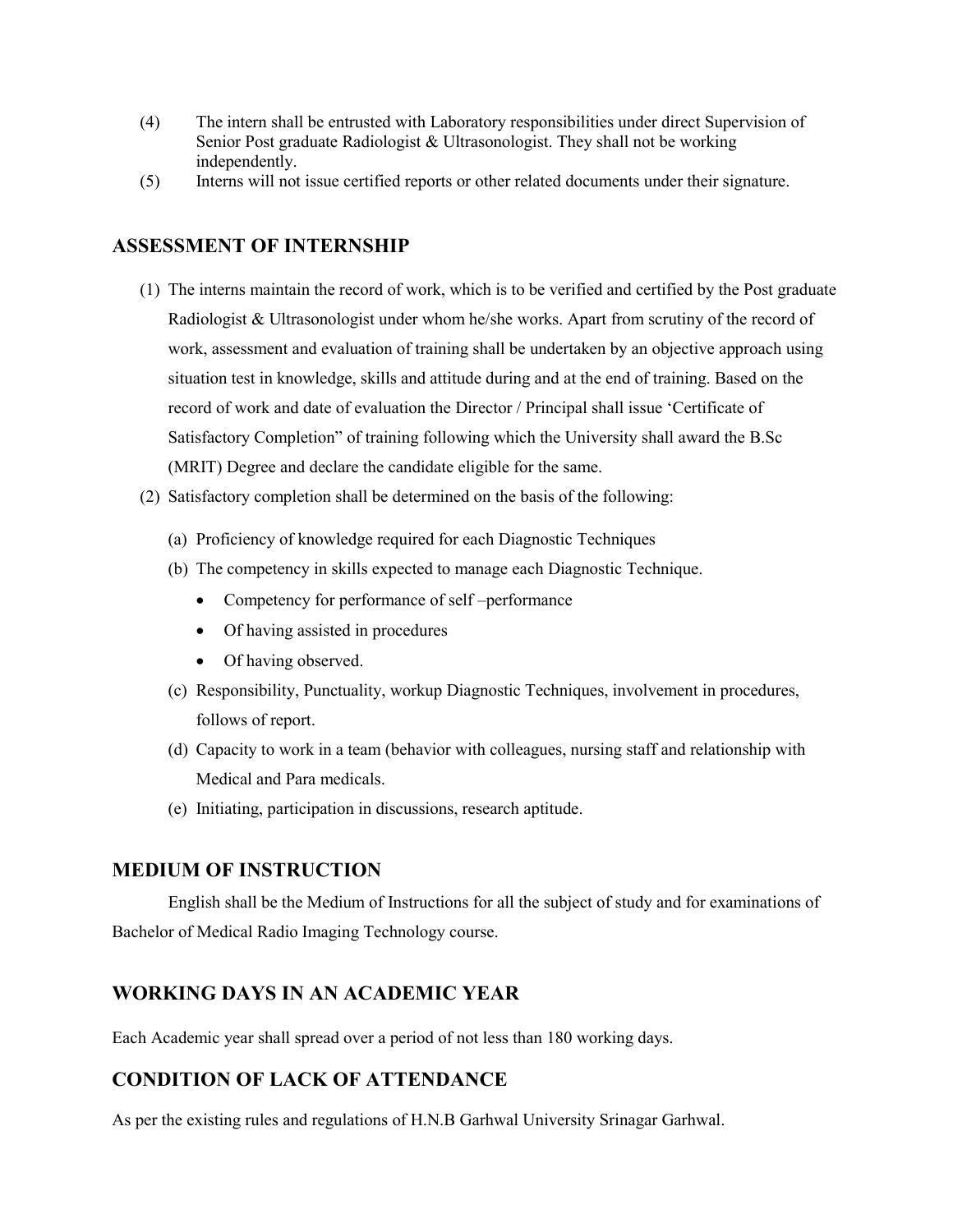## **SUBMISSION OF RECORD NOTE BOOKS**

At the time of practical examination, each candidate shall submit to the examination the record notebooks duly certified by the Head of the College as a bonafide record of work done by the candidate.

## **CLASSIFICATION OF SUCCESSFUL CANDIDATE**

## **REVALUATION OF ANSWER PAPAERS**

The regulations as prescribed by the University for other Undergraduate Course shall be applicable.

## **WARD OF MEDALS AND PRIZES**

The University shall award at its convocation medals and prizes to outstanding candidates, as and when instituted by the donors as per the schedule as per the prescribed for the award.

## **UNIVERSITY RANKING**

First, Second and third University ranks may be awarded to candidates, who have passed all the examination in the first appearance and taking into consideration the aggregate marks obtained in all the subjects in which the candidate had been examined during the entire course of study.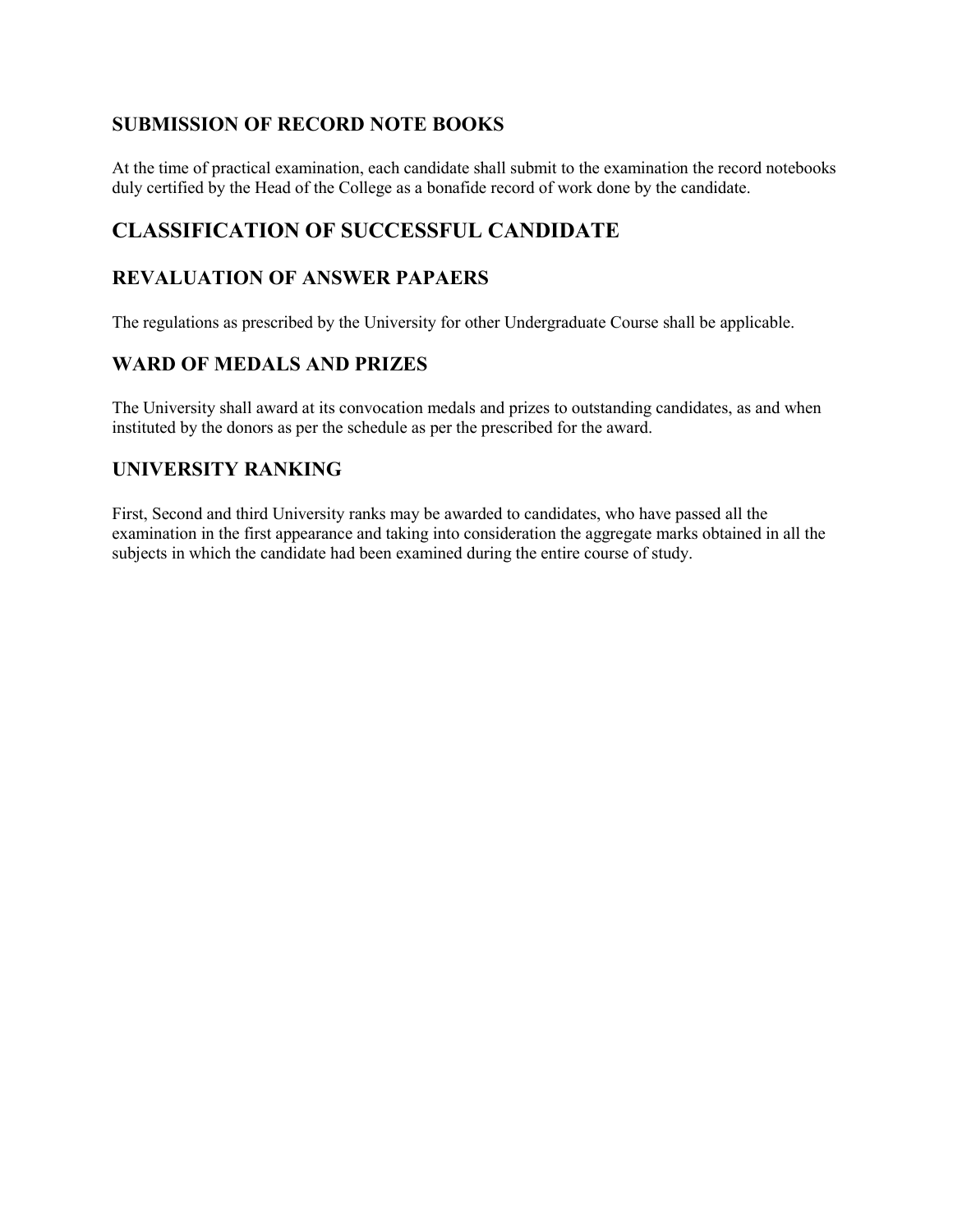## **DISTRIBUTION OF PAPERS & MARKS IN VARIOUS YEARS 1ST YEAR**

| Paper                                     | Theory                                   | Paper          | Duration | Theory       |        | Total | Practical    |        | Total |
|-------------------------------------------|------------------------------------------|----------------|----------|--------------|--------|-------|--------------|--------|-------|
|                                           |                                          | Code           |          | (Max. Marks) |        |       | (Max. Marks) |        |       |
|                                           |                                          |                |          | Sessional    | Annual | 100   | Sessional    | Annual |       |
|                                           | Human Anatomy                            | <b>MRT-101</b> | 3hrs     | 30           | 70     | 100   | 30           | 70     | 100   |
| $\mathbf{I}$                              | Human Physiology                         | <b>MRT-102</b> | 3hrs     | 30           | 70     | 100   | 30           | 70     | 100   |
| III                                       | Preventive Medicine<br>and Health Care & |                |          |              |        |       |              |        |       |
|                                           | Protection against<br>Radio hazards      | <b>MRT-103</b> | 3hrs     | 30           | 70     | 100   |              |        |       |
| IV                                        | Basic & Radiation                        | <b>MRT-104</b> | 3hrs     | 30           | 70     | 100   |              |        |       |
|                                           | Physics                                  |                |          |              |        |       |              |        |       |
| V                                         | Basic Orientation of                     |                |          |              |        |       |              |        |       |
|                                           | Radiotherapy &                           | <b>MRT-105</b> | 3hrs     | 30           | 70     | 100   | 30           | 70     | 100   |
|                                           | Radiology Imaging                        |                |          |              |        |       |              |        |       |
| <b>Total Marks in I<sup>st</sup> Year</b> |                                          |                |          | 150          | 350    | 500   | 90           | 210    | 300   |

## **2ND YEAR**

| Paper        | Theory                                    | Paper          | Duration | Theory       |        | Total | Practical    |        | Total |
|--------------|-------------------------------------------|----------------|----------|--------------|--------|-------|--------------|--------|-------|
|              |                                           | Code           |          | (Max. Marks) |        |       | (Max. Marks) |        |       |
|              |                                           |                |          | Sessional    | Annual |       | Sessional    | Annual |       |
| $\mathbf{I}$ | Orientation in                            | <b>MRT-201</b> | 3hrs     | 30           | 70     | 100   |              |        |       |
|              | <b>Paraclinical Sciences</b>              |                |          |              |        |       |              |        |       |
| $\mathbf{I}$ | <b>Radiation Physics</b>                  | <b>MRT-202</b> | 3hrs     | 30           | 70     | 100   |              |        |       |
|              | including radiation                       |                |          |              |        |       |              |        |       |
|              | Protection                                |                |          |              |        |       |              |        |       |
| Ш            | Basic Radiographic                        | <b>MRT-203</b> | 3hrs     | 30           | 70     | 100   | 30           | 70     | 100   |
|              | Techniques                                |                |          |              |        |       |              |        |       |
| IV           | Equipments for                            | <b>MRT-204</b> | 3hrs     | 30           | 70     | 100   |              |        | 100   |
|              | Radiotherapy                              |                |          |              |        |       | 30           | 70     |       |
|              | including new                             |                |          |              |        |       |              |        |       |
|              | developments                              |                |          |              |        |       |              |        |       |
| V            | Regional                                  |                |          |              |        |       |              |        |       |
|              | Radiography &                             | <b>MRT-205</b> | 3hrs     | 30           | 70     | 100   | 30           | 70     | 100   |
|              | Radiological                              |                |          |              |        |       |              |        |       |
|              | Procedure                                 |                |          |              |        |       |              |        |       |
|              | <b>Total Marks in 2<sup>nd</sup> Year</b> | 150            | 350      | 500          | 90     | 210   | 300          |        |       |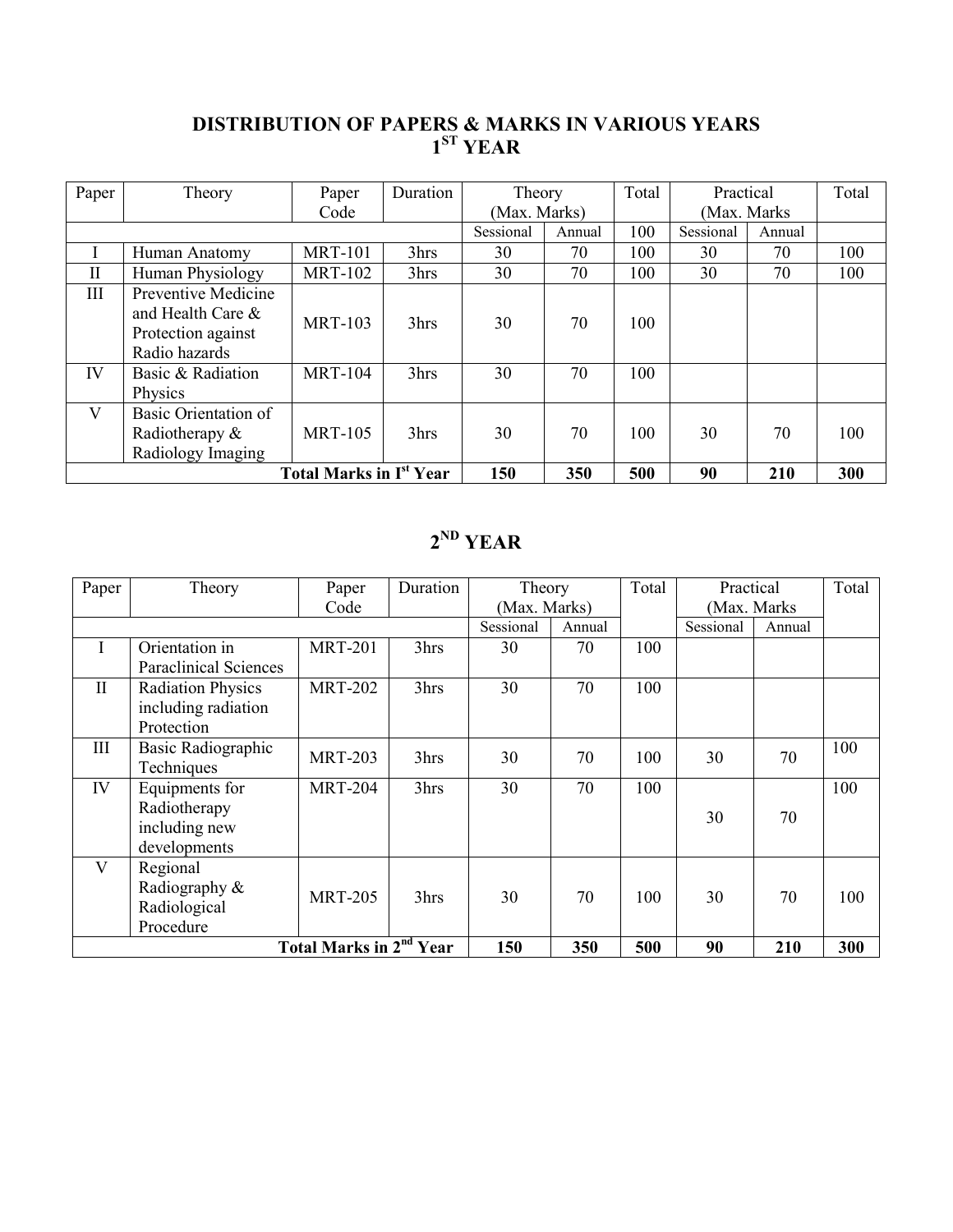## **3RD YEAR**

| Paper        | Theory                                                                                                                            | Paper                                     | Duration | Theory       |        | Total | Practical    |        | Total |
|--------------|-----------------------------------------------------------------------------------------------------------------------------------|-------------------------------------------|----------|--------------|--------|-------|--------------|--------|-------|
|              |                                                                                                                                   | Code                                      |          | (Max. Marks) |        |       | (Max. Marks) |        |       |
|              |                                                                                                                                   |                                           |          | Sessional    | Annual |       | Sessional    | Annual |       |
| I            | Orientation in<br><b>Clinical Sciences</b>                                                                                        | <b>MRT-301</b>                            | 3hrs     | 30           | 70     | 100   |              |        |       |
| $\mathbf{I}$ | Radiography<br>Planning & Quality<br>Control & radiation<br>therapy                                                               | <b>MRT-302</b>                            | 3hrs     | 30           | 70     | 100   | 30           | 70     | 100   |
| III          | <b>Equipments for Radio</b><br>diagnosis<br>Ultrasonology & CT<br>Scanning including<br>newer developments<br>and quality control | <b>MRT-303</b>                            | 3hrs     | 30           | 70     | 100   | 30           | 70     | 100   |
| IV           | <b>Special Techniques</b><br>for Ultrasound & CT<br>Scan Including<br><b>Special Procedure</b>                                    | <b>MRT-304</b>                            | 3hrs     | 30           | 70     | 100   |              |        |       |
| V            | Radiation Therapy<br>and Brachy therapy<br>techniques in<br>Malignanat & Non<br><b>Diseases</b>                                   | <b>MRT-305</b>                            | 3hrs     | 30           | 70     | 100   | 30           | 70     | 100   |
|              |                                                                                                                                   | <b>Total Marks in 3<sup>rd</sup> Year</b> |          | 150          | 350    | 500   | 90           | 210    | 300   |

### **Note:**

- 1. The minimum pass marks will be 40% in individual subjects in theory and Practical and 50% in aggregate.
- 2. The Theory and Practical papers will be of equal weightage with 30% in Sessional and 70% in final University Examination.
- 3. The division will be determined on the basis of the aggregate of the marks of all the courses./subjects prescribed for the degree as under:
	- a) Passed with honors will be rewarded on 75% and above only in first attempt.
	- b) First Division will be marked on 60% and above.
	- c) Second Division will be marked on 50% and above but less than 60%.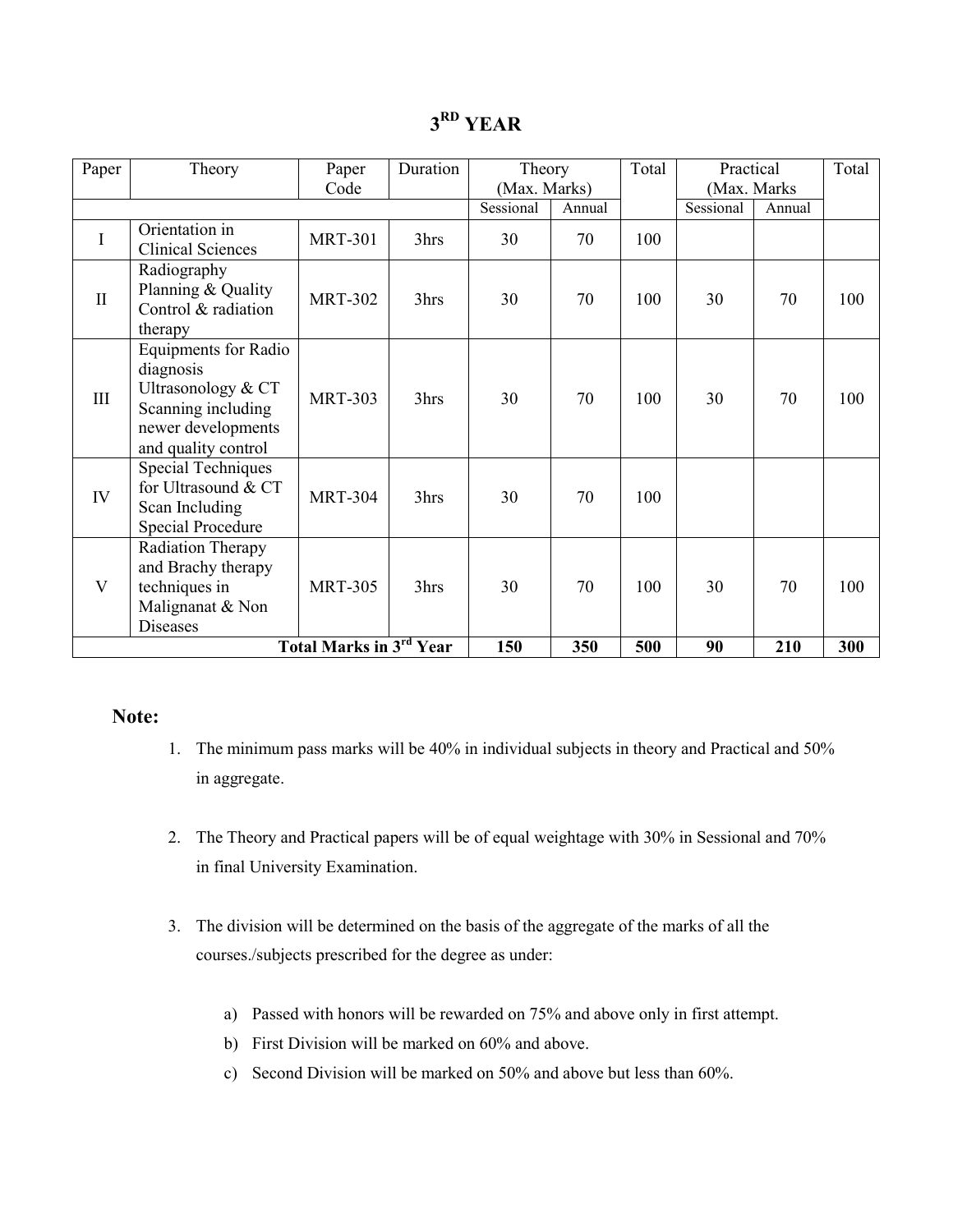## **SYLLABUS OF BACHELOR OF MEDICAL RADIO IMAGING TECHNOLOGY (B.M.R.I.T) I ST YEAR**

Code No: MRT- 101 Max. Marks- 70

## **PAPER IST**

#### **HUMAN ANATOMY**

#### **UNIT-I**

- Introduction Scope of Anatomy. Organization of Tissue. Organs and systems. Anatomical position of the body. Axis and planes.
- Bones- Classification development, parts of long bones and blood supply of bones.
- Joints- Definition, classification, movements of different joint.

#### **UNIT-II**

## **UPPER EXTREMITY**

| Osteology- | Clavicle, scapula, Humerus, Radius, ulna, carpals, metacarpals & Phalanges                          |
|------------|-----------------------------------------------------------------------------------------------------|
|            | Soft tissue- (Only Outline)                                                                         |
|            | Breast, pectoral region, axilla, front $\&$ back of arm, front of forearm, back of forearm,         |
|            | Palm, dorsum aspect of Hand.                                                                        |
| Joints-    | Shoulder girdle, Shoulder joint, elbow joint, radio-ulnar joint, wrist joint and joints of<br>hand. |

Surface measuring and Radiological Anatomy of upper limb.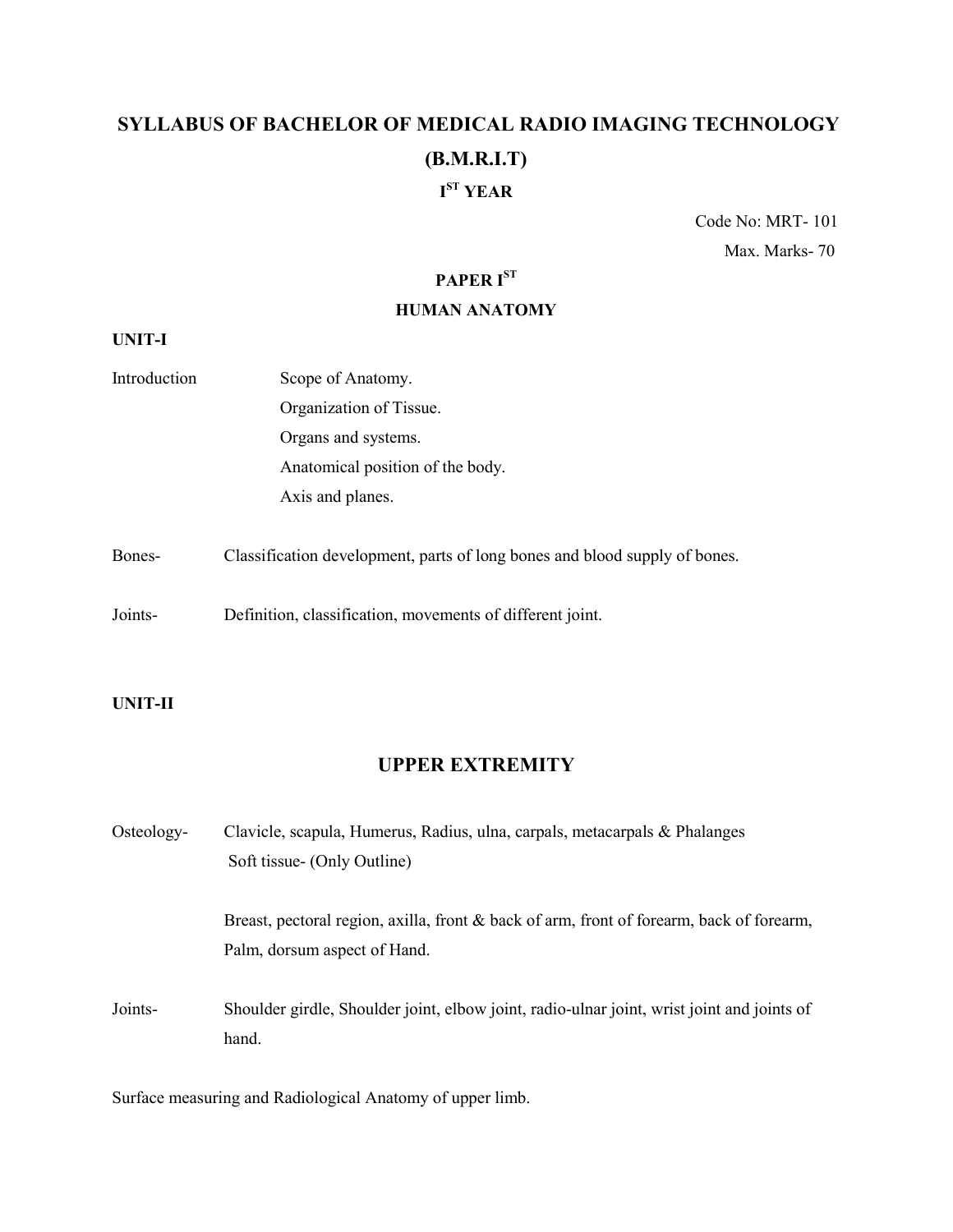#### **UNIT –III**

#### **LOWER EXTREMITY**

| Osteology-         | Hipbone, Femur, Tibia, Fibula, Patella, Tarsals, Metarsals and Phalanges.            |
|--------------------|--------------------------------------------------------------------------------------|
| Soft tissue parts: | Only outline.                                                                        |
|                    | Glutela region, front and back of the thigh (femoral triangle, femoral canal and     |
|                    | inguinal canal) medial side of the thigh (adductor canal). Lateral side of the       |
|                    | thigh, popliteal fossa, Anterior and posterior compartment of leg, sole of the foot. |
| Joints-            | Hip joint, knee joint, ankle joints of the foot.                                     |
|                    | Surface Anatomy and Radiological Anatomy of Lower Limb.                              |

#### **UNIT-IV**

#### **TRUNK**

| a) Osteology-   | Vertebra and ribs, sternum.                            |
|-----------------|--------------------------------------------------------|
| b) Soft tissue- | Vertebral muscles $\&$ intercostals muscles            |
| c) Joints-      | Costochondral, Costo vertebral, Intervertebral Joints. |

#### **HEAD AND NECK**

|--|--|

- b) Osteology- Mandible and bones of skull.
- c) Joints- Temporomandibular Joints.

Surface and Radiological Anatomy of the Head & Neck.

#### **UNIT –V**

#### **THORAX**

- a) Pleura
- b) Lungs
- c) Mediastinum
- d) Pericardium
- e) Heart
- f) Trachea
- g) Oesophagus

Surface measuring and Radiological Anatomy of Thorax.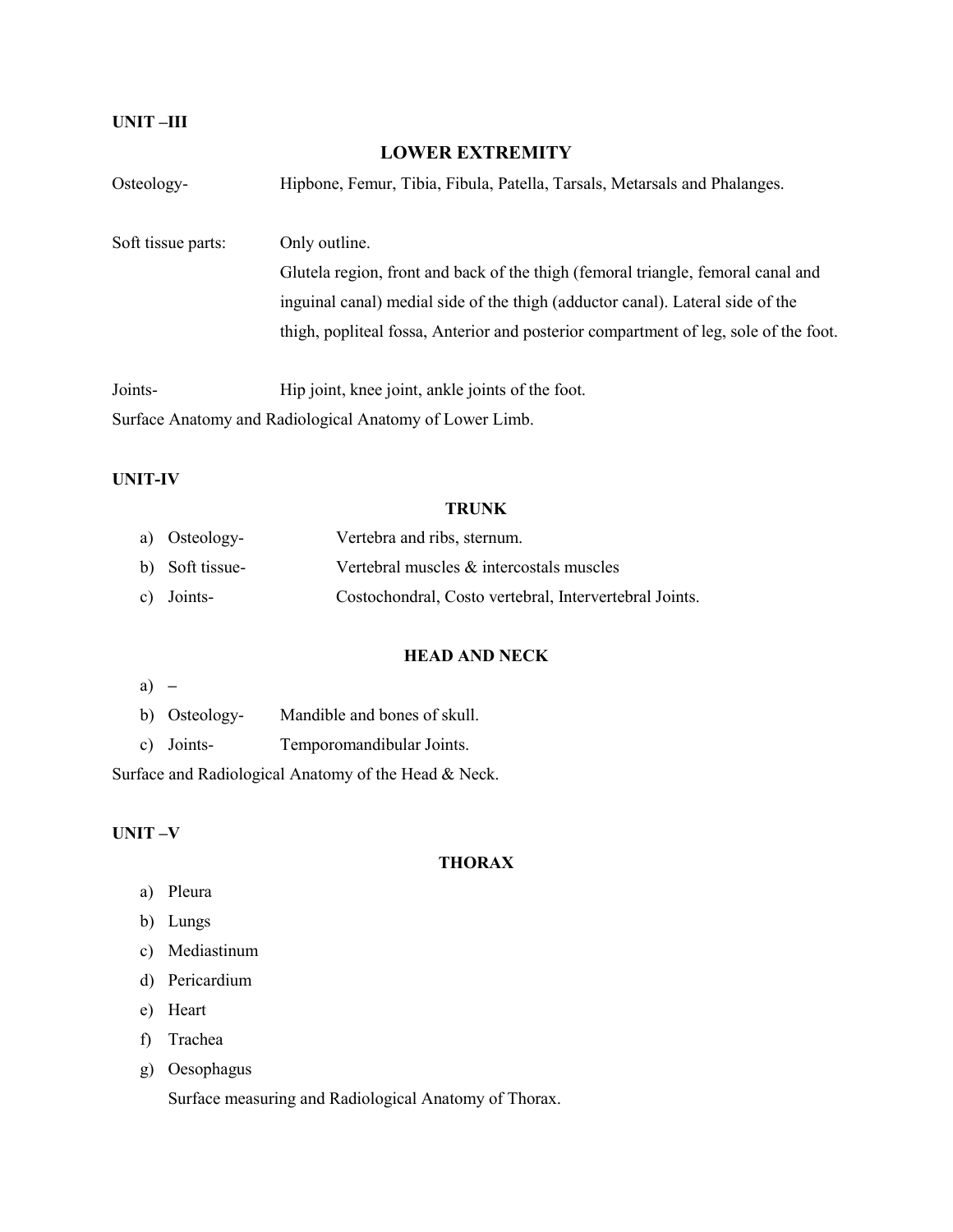#### **UNIT- VI**

#### **ABDOMEN**

Soft Tissue- Only Outline

- a) Abdominal cavity & Peritoneum
- b) Stomach
- c) Intestine
- d) Spleen
- e) Pancreas
- f) Liver & Gall Bladder
- g) Kidney & Ureter, Urinary Bladder & Urethra
- h) Diaphgram
- i) Male & Female reproductive organs.
- j) Rectum & Anal Canal.

#### **II- Surface measuring and Radiological Procedure Used in the study of Abdominal Organs.**

#### **NEURO ANATOMY**

- a) Meninges & C.S.F.
- b) Sulcuss & Gyrus and various areas of Cerebral Hemispheres.
- c) Thalamus, Hypothalamus and basal Ganglia.
- d) Cerebellum.
- e) Pons Medulla.
- f) Spinal Cord.
- g) IIIrd, IVth & Lateral Ventricles.
- h) Blood Supply of Spinal Cord & Brain. Surface and Radiological Anatomy of Brain.

#### **PRACTICALS**

- a) Surface measuring
- b) Ostiology.
- c) Identification of Anatomical structures with help of models, charts, CD Rom etc**.**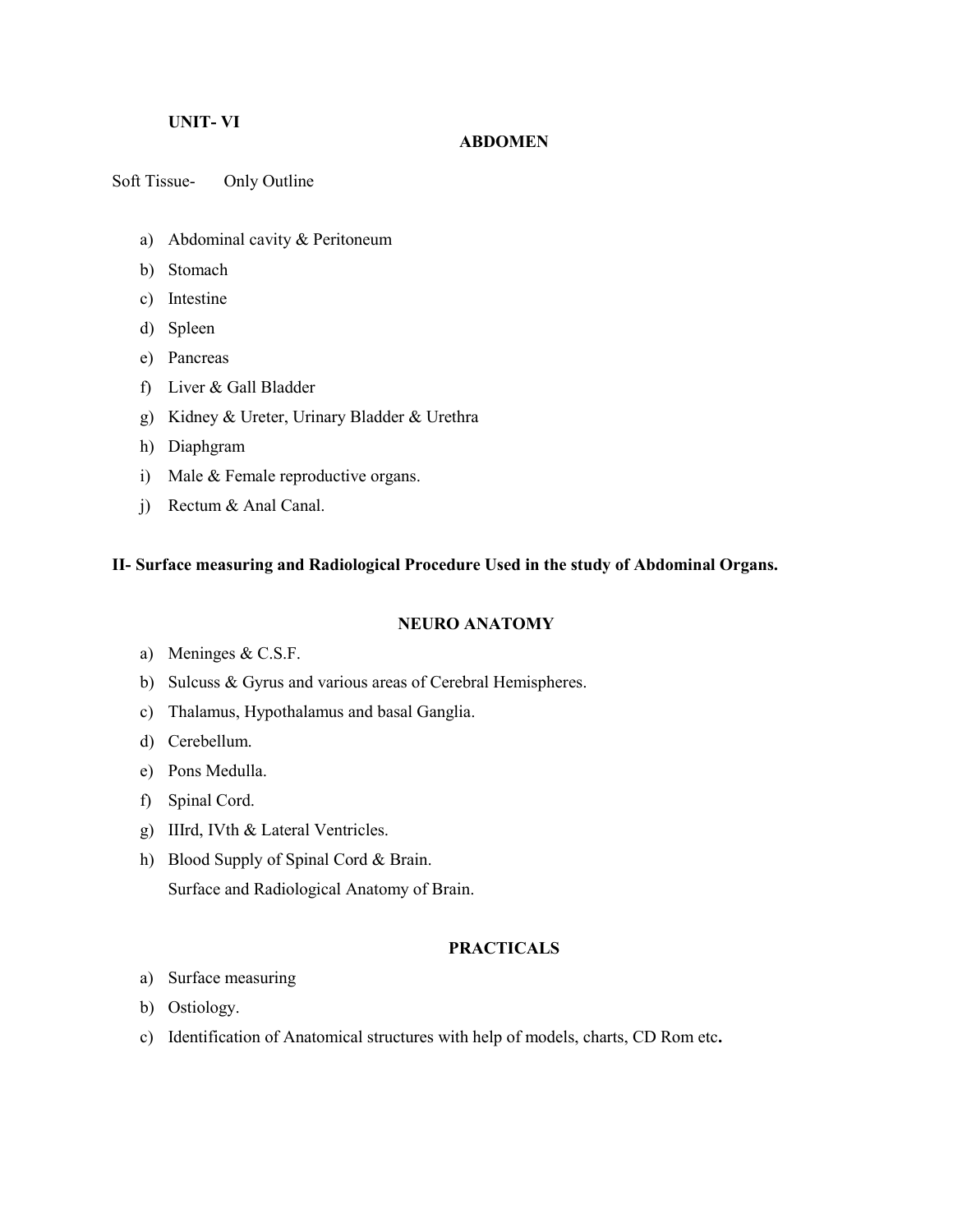## **BACHELOR OF MEDICAL RADIO IMAGING TECHNOLOGY**

### **(B.M.R.I.T)**

## **I ST YEAR**

## PAPER 2<sup>ND</sup>

Code No: MRT- 102 Max. Marks- 70

#### **HUMAN PHYSIOLOGY**

#### **UNIT-I**

#### **PHYSIOLOGY OF BLOOD AND CVS**

- a) Composition of Blood
- b) Function of RBC WBC
- c) BLOOD groups
- d) Circulation-General Principles
- e) Cardiac cycle and output
- f) E.C.G.

#### **UNIT-II**

#### **RESPIRATORY SYSTEM**

- a) Mechanism of respiration- internal and external.
- b) Capacity and lung volumes.

#### **DIGESTIVE SYSTEM**

- a) Introduction to digestive system, Alimentary functional anatomy
- b) The Salivary glands
- c) The stomach and its secretion
- d) Intestine & its secretion
- e) Function of liver

#### **UNIT-III**

#### **ENDOCRINAL SYSTEM**

General Principle of endocrinology Thyroid Parathyroid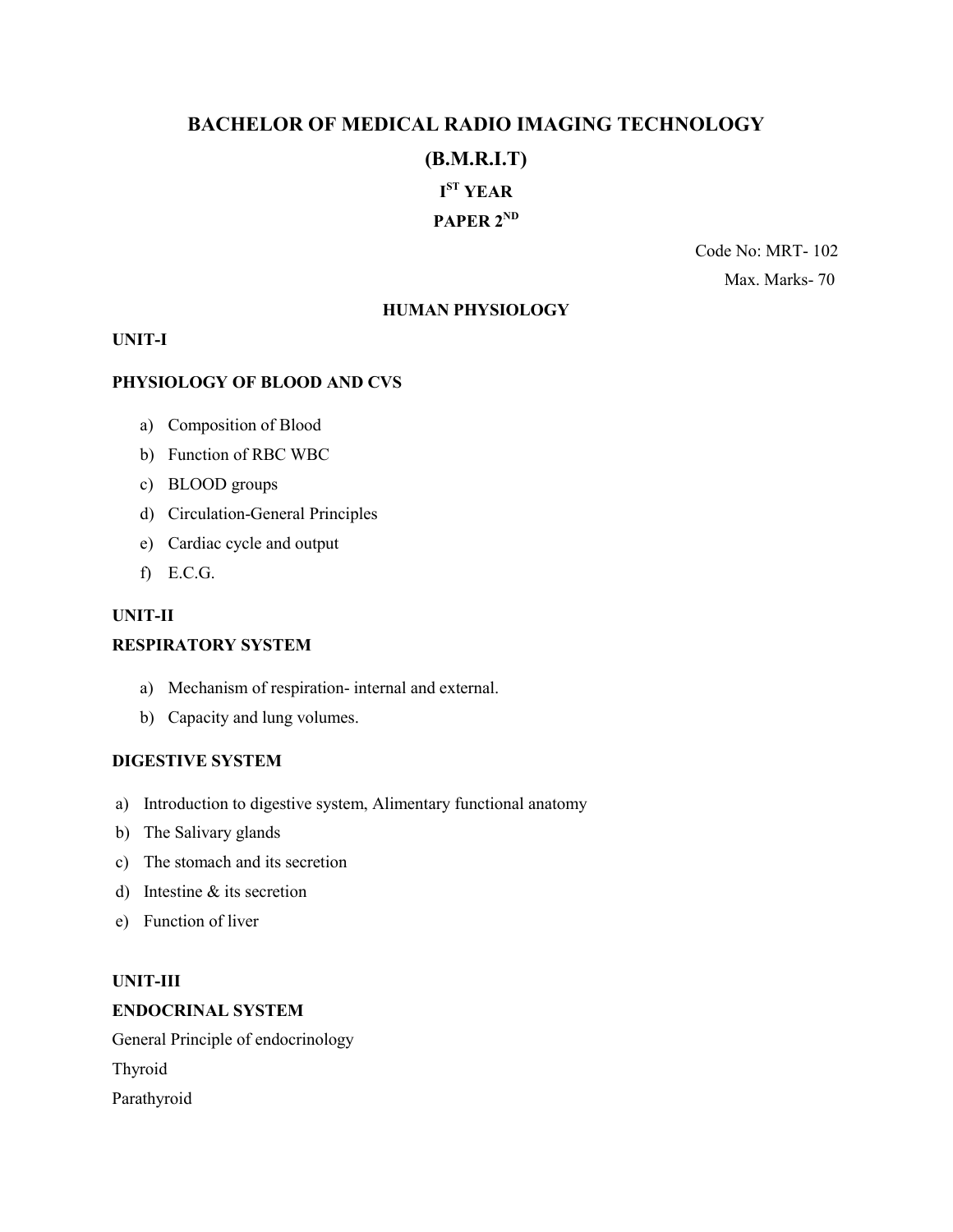#### **SKIN**

Structure & function of Skin.

#### **UROGENITAL SYSTEM**

- a) Physiology of Kidney and Urine formation
- b) Constituent of normal urine etc.
- c) Kidney function tests
- d) Physiology of Male and Female reproductive system.

#### **UNIT-IV**

- a) Reflex are.
- b) Physiology of the central nervous system.
- c) Physiology of the sympathetic and Parasympathetic nervous system.
- d) Function of Cerebrum, Cerebellum, basal ganglia, thalamus
- e) Hypothalamus, CSF and Blood brain barrier.

#### **Practicals**

TLC DLC RBC Blood Pressure Reflexes- Superficial & Deep Test for functions of cerebrum Test for function of cerebellum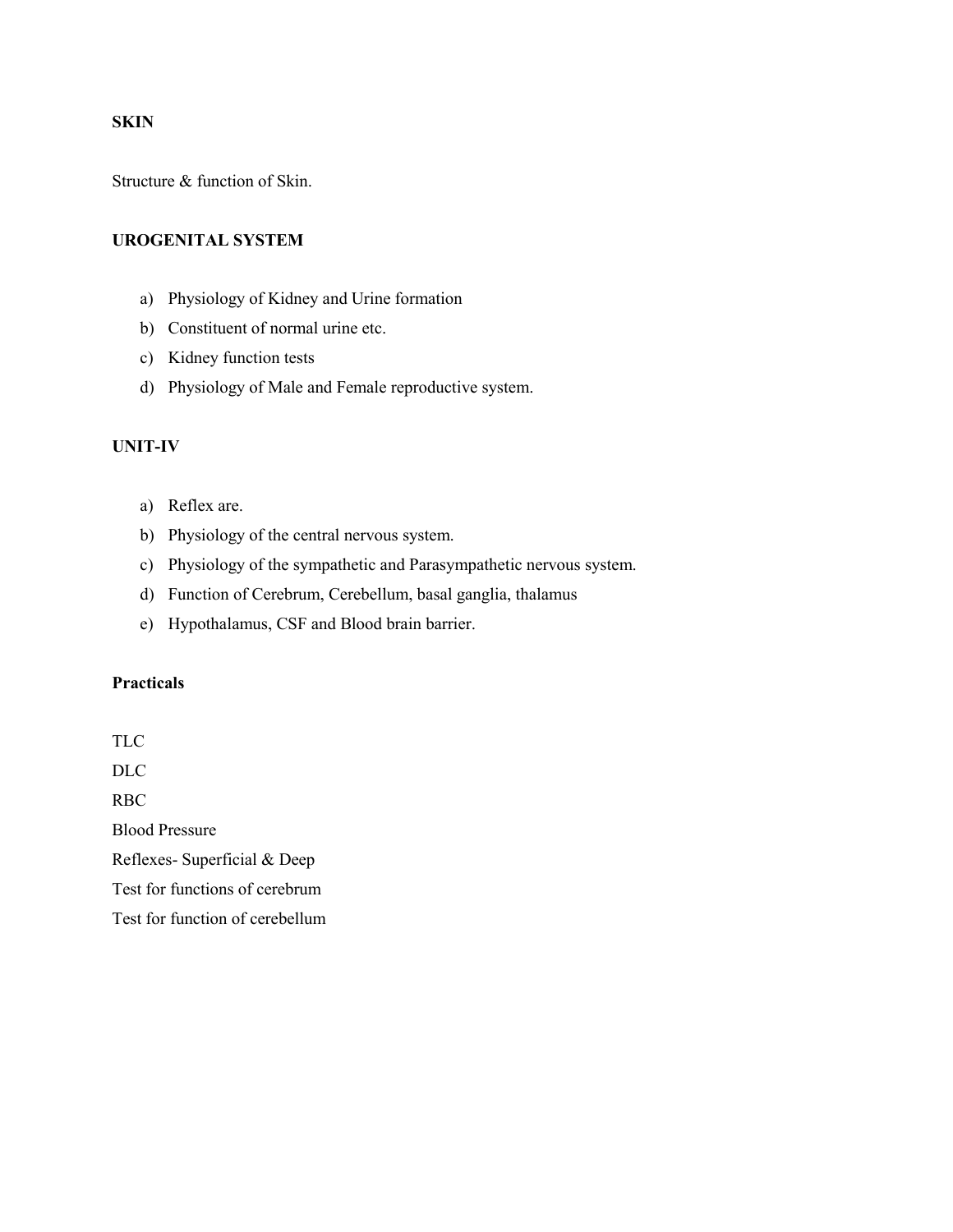## **BACHELOR OF MEDICAL RADIO IMAGING TECHNOLOGY (B.M.R.I.T) I ST YEAR**

## **PAPER 3RD**

Code No: MRT-103 Max. Marks- 70

#### **PREVENTIVE MEDICINE AND HEALTH CARE & PROTECTION AGAINST RADIOLOGICAL HAZARDS**

#### **UNIT-I**

Water, air, and noise Pollution: Removal of water hardness, purification of water and standards of water quality. Air and Pollution and their prevention. Housing and air conditioning.

Hygiene and sanitation: Sanitation barriers, excreta disposal and disposal of hospital waste. Incineration and disinfection.

Infections and control: Microbial Pathogenecity, source and spread of infection in community, pathogenesis, toxigenicity, invasiveness, variations and virulence, host factors controlling infections to men, mode of spread and their control by physical & chemical agents.

#### **UNIT-II**

Epidemiology: Epidemiology, surveillance and control of community infections. Role of laboratory in community and hospital infections. Emergence of drugs resistance. Methods of prevention and control-Isolation of patients, quarantine and incubation periods of various infectious diseases. Management of patients infectious disease hospital (IDH).

Prophylactic immunization: Rationale of immunization, immune response and duration of immunity, controlled studies of prophylactic Vaccines and hazards immunization. Various national immunization programs and vaccine schedule.

Reproductive, Family Planning & Child Health Care Programs.

#### **UNIT- III**

- 1. Health care by balance diet and yoga: Normal constituents of diet, various diet programs, balanced diet and factors responsible for etiology of various nutritional disorders. Carcinogens in food, Role of regular exercise and yoga in prevention and management of various diseases.
- 2. Health Planning and Management: Health planning, Planning cycle, malaria eradication and various other national health policy and programs.

#### **UNIT-IV**

Protection against Radio hazards

- $\triangleright$  General Principles & materials
- **Departmental Protection**
- $\triangleright$  Protection instruments & personnel monitoring.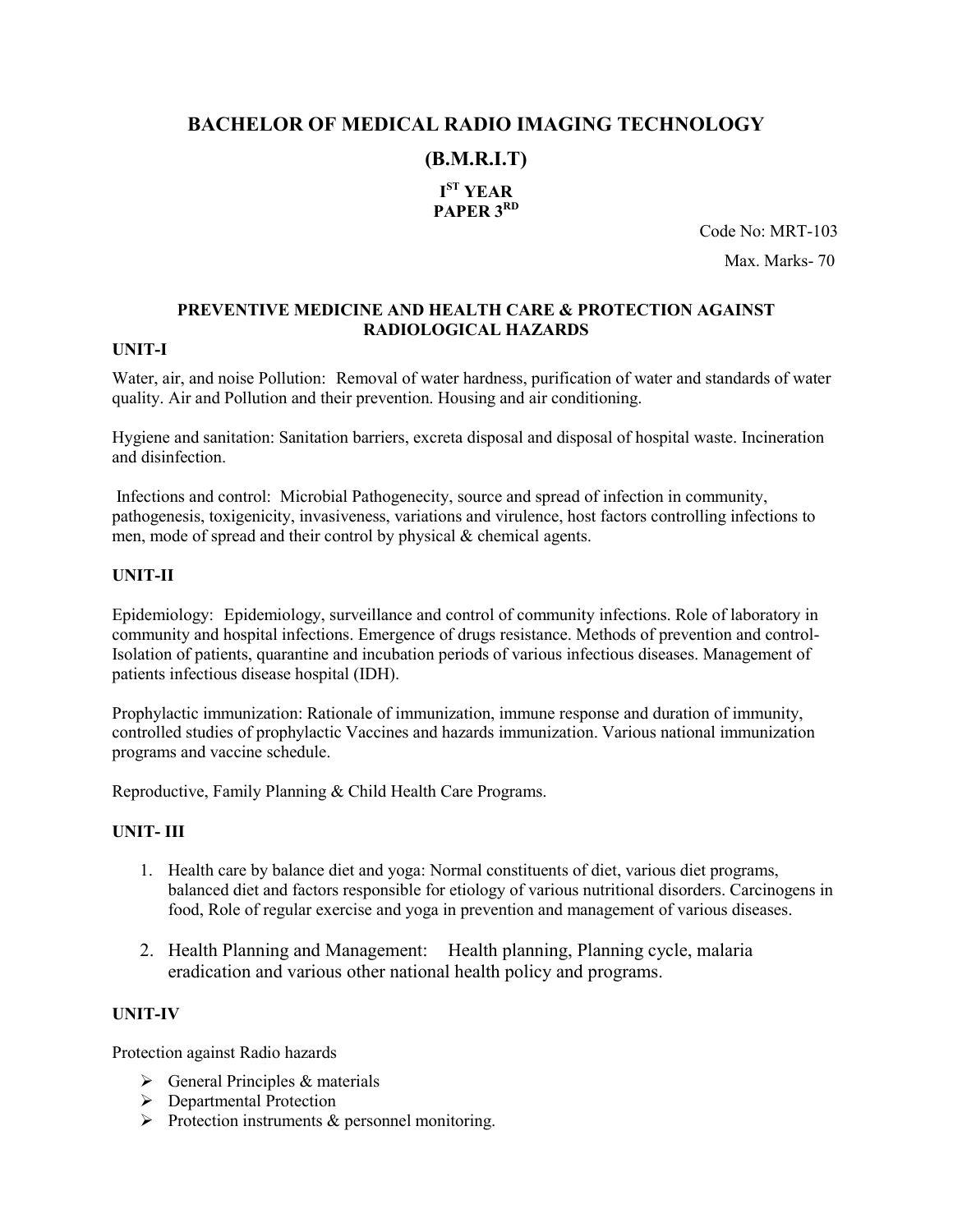## **BACHELOR OF MEDICAL RADIO IMAGING TECHNOLOGY (B.M.R.I.T) I ST YEAR PAPER 4TH**

Code No: MRT-104 Max. Marks- 70

#### **BASIC RADIATION PHYSICS**

#### **UNIT-I**

## **Fundamental of Physics**

Matter & Energy Radiation & Spectra Atoms & nuclei

Radioactivity Electricity and Magnetism

#### **UNIT-II**

Production

Properties

Measurement

Interaction of X-Rays-Gamma rays and electron radiation with matter and principles of different absorption in biological materials.

#### **UNIT-III**

Control & Indicating devices Roent gen & its measurements Geiger-Muller & scintillation counters & Dosimeter Absorbed does & RAD Filter & Filtration.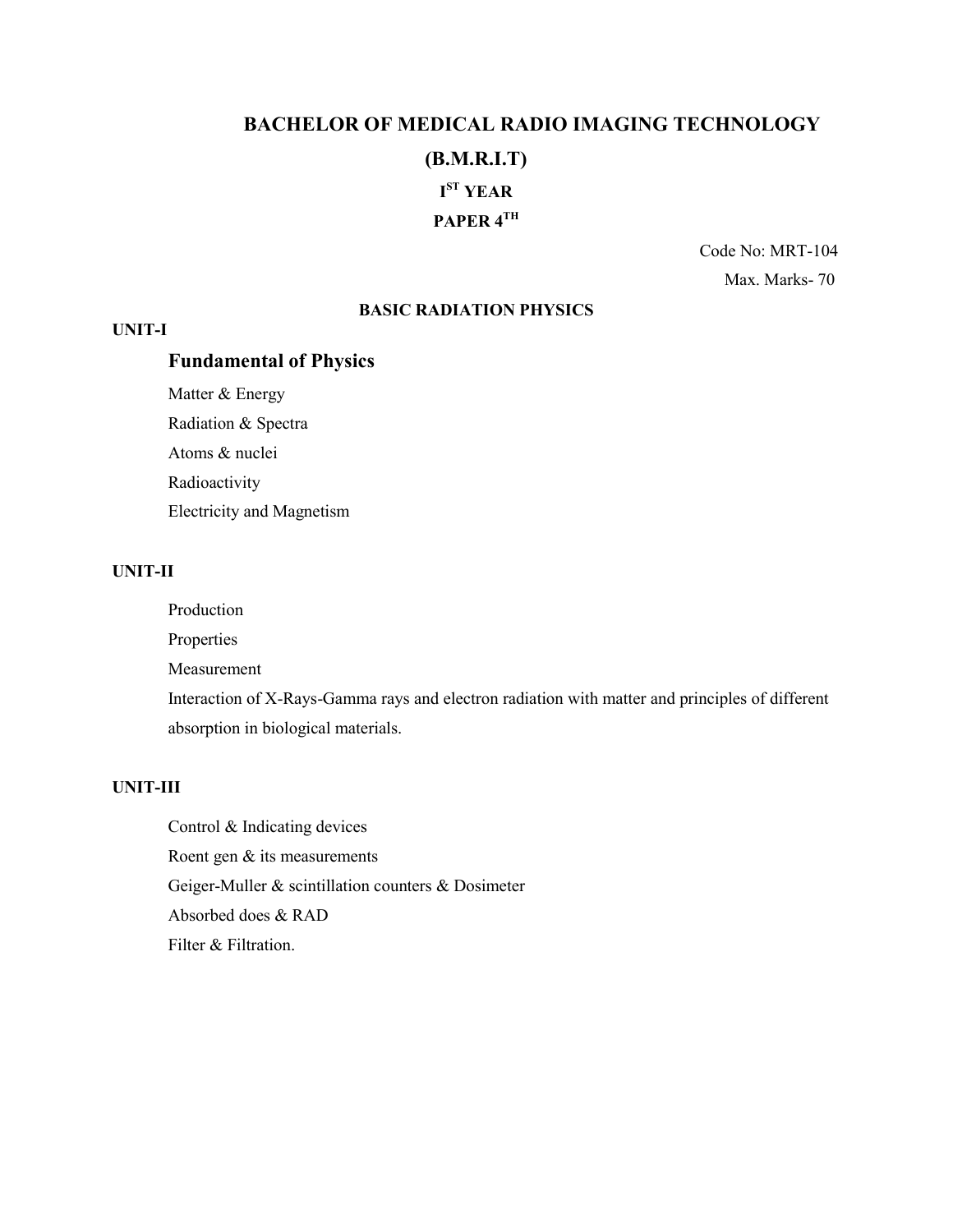## **BACHELOR OF MEDICAL RADIO IMAGING TECHNOLOGY (B.M.R.I.T) I ST YEAR PAPER 4TH**

Code No: MRT-105 Max. Marks- 70

#### **BASIC ORIENTATION OF RADIOGRAPHY & RADIOLOGY IMAGING**

#### **UNIT-I**

- 1. The X-Ray machine.
- 2. X-Ray Production, Emission & Interactions with Matter.

#### **UNIT-II**

- 1. Radiographic Film, Latent Image, Intensifying Screens, Grids.
- 2. Radiographic Exposure, Film Developing & Processing, Radiographic Quality.

#### **UNIT-III**

Physical Principles of Diagnostic Ultrasound Piezoelectric effect, Acoustic Intensity, Reflection, Impedance & Absorption. Ultra Sound Transducer, Beam Operational Modes & Biological effects.

#### **UNIT-IV**

Compound Topography: Principles of operation System Components & Image Reconstruction Physical Principles of Magnetic Resonance Imaging: Basic Concept, system Components, Biological Hazards, Advantage over CT.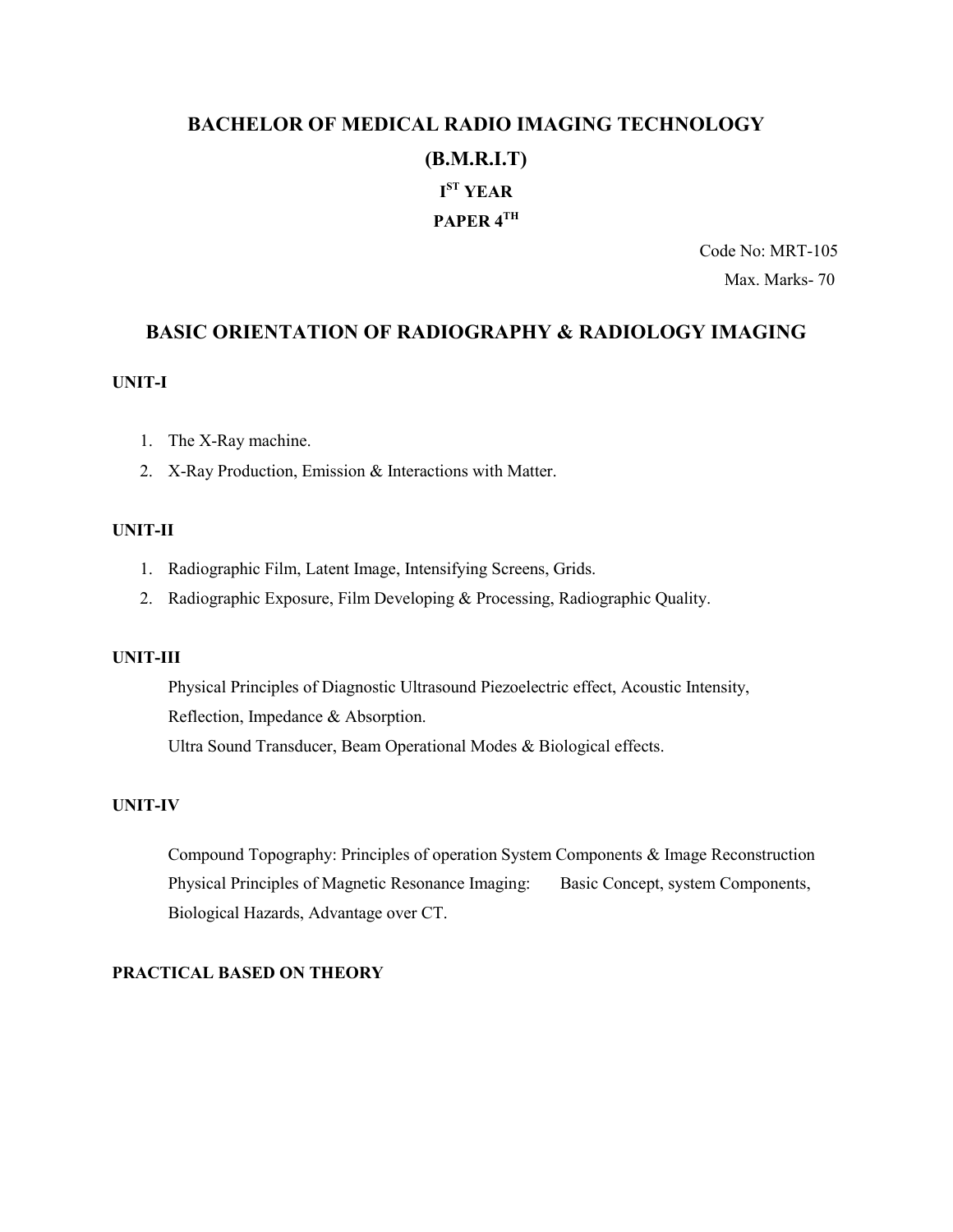## **BACHELOR OF MEDICAL RADIO IMAGING TECHNOLOGY (B.M.R.I.T) 2Nd Year**

Code No: MRT-201 Max. Marks- 70

## **PAPER IST ORIENTATIONIN PARACLINICAL SCIENCES**

#### **UNIT-I**

#### **PARASITOLOGY**

Entamoeba Histolytica Leishmania Material Parasites of Man Helminthology Taenia Saginata Taenia Soleum Echinococcus Granulosvs Ascaris Lumbricoides Ancylostoma Duodenale Strongylids Stercoralis

#### **UNIT-II**

#### **MICROBIOLOGY**

Morphology & physiology of Bacteria Staphylococcus **Streptococcus** Mycobacterium Tuberculosis Spirochetes Corneybacterium Diptheria

#### **UNIT-III**

#### **VIRUS**

General Properties Herpes Virus Poliovirus Hepatitis Virus Oncogenic Virus HIV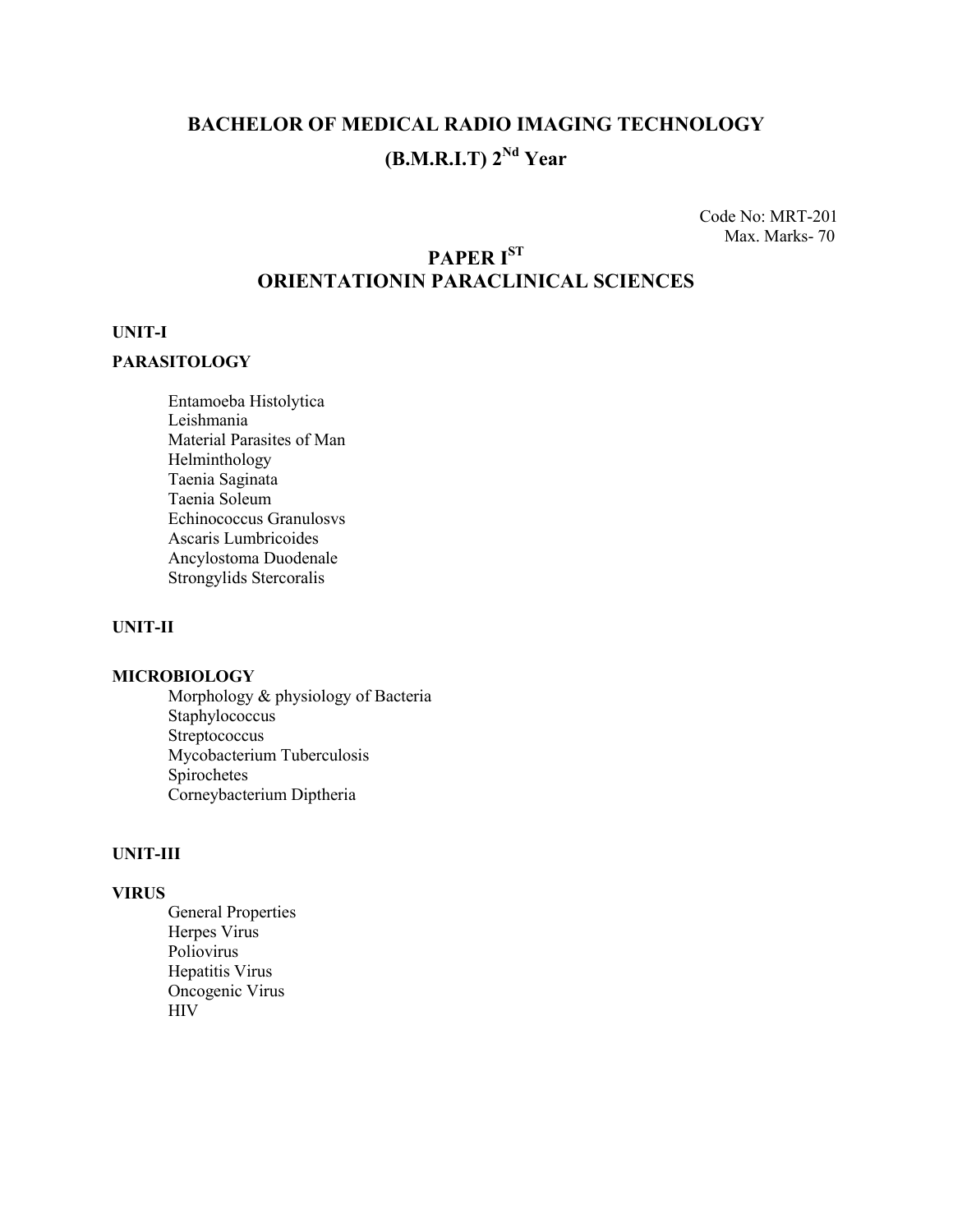#### **UNIT-IV**

### **PATHOLOGY**

- Inflammation
- Osteomyelitis
- Fractures
- Osteoporosis
- Rickets
- Osteomalacia
- Tumors of Bone
- Rhematoid Arthiritis
- Gout
- **Osteoarthritis**

#### **UNIT-V**

#### **PHARMACOLOGY**

## Pharmacokinetics of Drugs

- Absorption
- Distribution
- Metabolism
- Excretion

Adverse drugs, reaction & Management

Pharmacology of different dyes used in Radiological Procedures.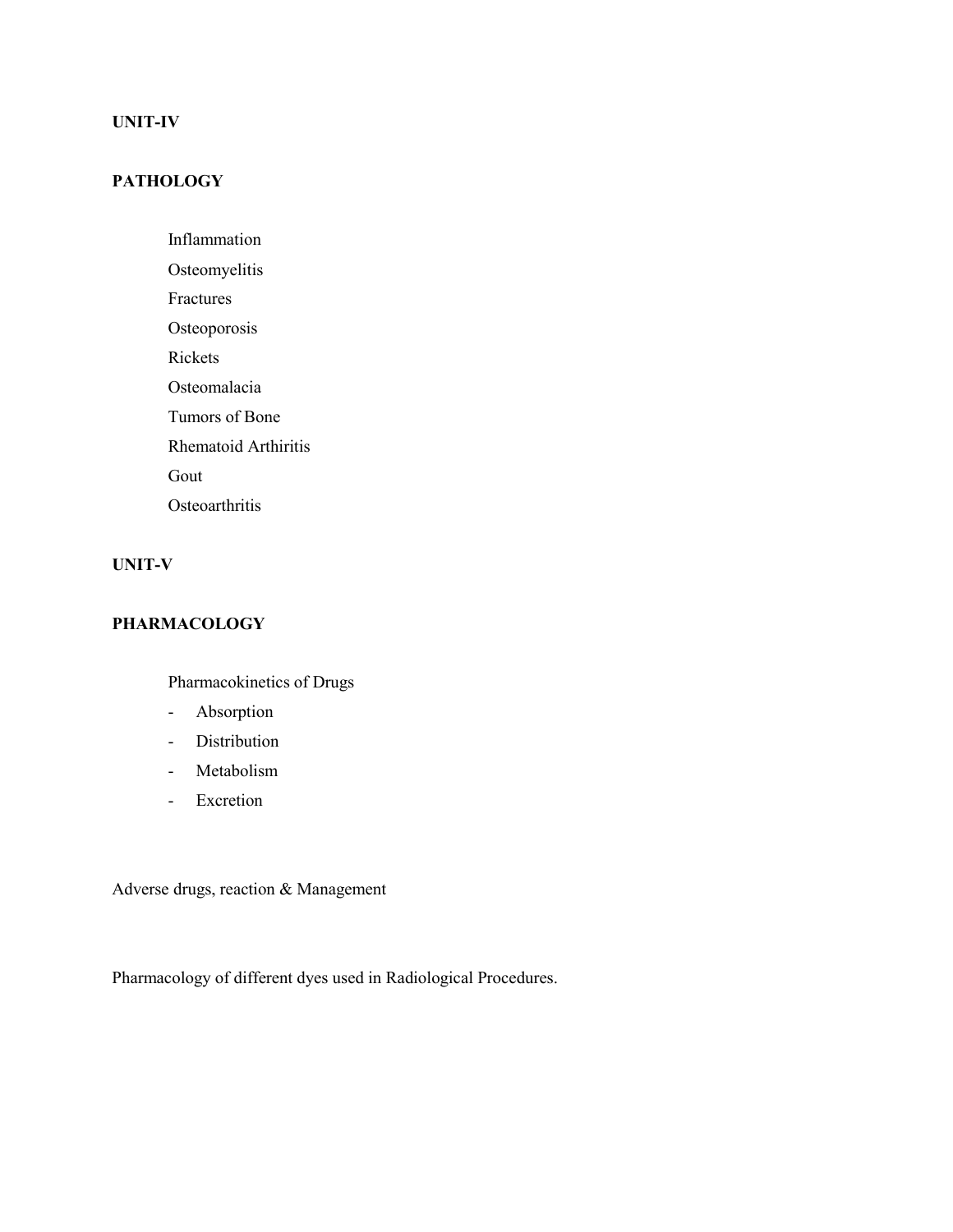## **BACHELOR OF MEDICAL RADIO IMAGING TECHNOLOGY**  $(B.M.R.I.T)$   $2^{Nd}$  Year

Code No: MRT-202 Max. Marks- 70

## **PAPER 2ND RADIATION PHYSICS INCLUDING RADIATION PROTECTION**

Atomic structure as applied to generation of X-Rays and radioactivity spectrum of diagnostic imaging and therapy X-Rays Effects of variation of tube voltage, current, filtration, III waveform and target material on X-Ray Production. Laws of radioactivity and decay schemes of different alpha, Beta, Gama ray, Artificial radio nuclide generators employed in medicine in general and radiotherapy sources in particulars, Interaction of radiation with matter attenuation absorption and scattering phenomena, Photoelectric absorption, Compton scattering, pair production and annihilation process, ionization effects of geometry absorber and on radiation quality. Transmission of x-ray through body tissues, Linear energy transfer. Range of secondary electrons and electron build up relative amounts of scatter from homogeneous and heterogeneous beam during the cones, diaphragm, collimaters etc, units of radiation measurements specification of quality and half-valve thickness (HVT) and its measurements, filters and filtration Measurement of radiation and dosimeteric procedures. Radiation detectors and their principles of working. Definitions of Bragg-Peak, Percentage depth dose, Peak scatter, factor, tissue air-ratio, tissue maximum ratio, scaller air wedge angle, hinge angle, compensators, beams flattering filters, scottering foils. Physical properties of phantoms, phantom materials, bolus and bolus substitutes. Factors used for treatment dose calculations, Daily treatment time and monitor units calculation method Physical aspects of electron and neutron therapy.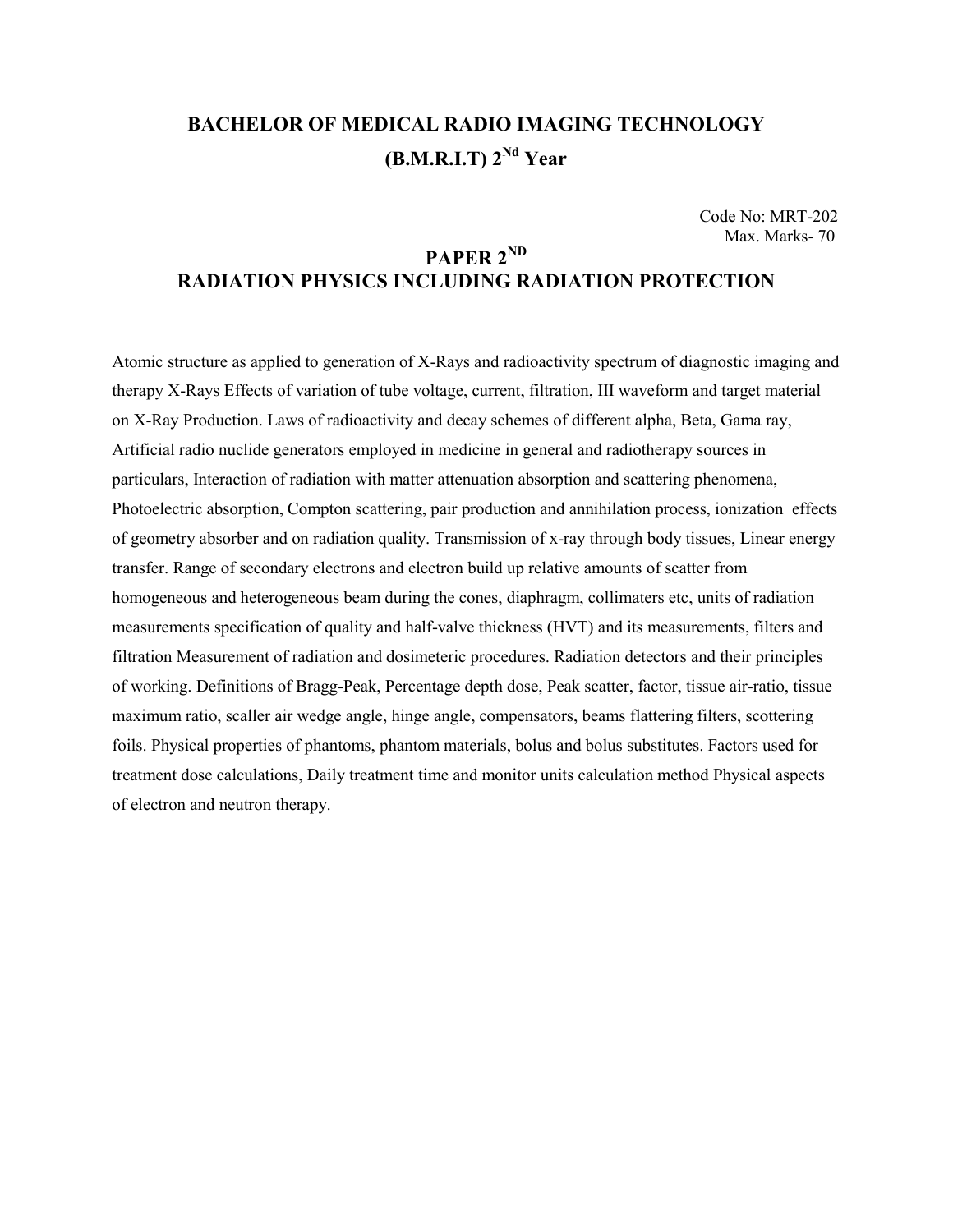## **BACHELOR OF MEDICAL RADIO IMAGING TECHNOLOGY (B.M.R.I.T) 2Nd Year PAPER 3RD**

Code No: MRT-203 Max. Marks- 70

#### **BASIC RADIOGRAPHIC TECHNIQUES**

Skull: Radiography of cranial bones, cranium, sella, turcica, Orbit, optieformina, superior orbital fissure and inferior orbital fissure.

Facial Bones: Paranasal sinuses. Temporal bone. Dental Radiography, Radiography of teeth-intra oral, extraoral and occlusal view.

Abdomen: Preparation of patient, General. Acute positioning for fluid and air leaves. Plain film examination, Radiography of female abdomen to look for pregnancy. Macro radiography: Principal advantage, technique and applications.

Stereography- Procedure-presentation, for viewing, stereoscopes, steremetry. High KV technique principle and its applications. Soft tissue techniques, Mammography, Localization of bodies.

Ward mobile radiography: General precautions, Aspesis in techniques-Checking of mains supply and functions of equipment, selection of exposure factors, explosion risks. Radiation protection and rapid processing techniques.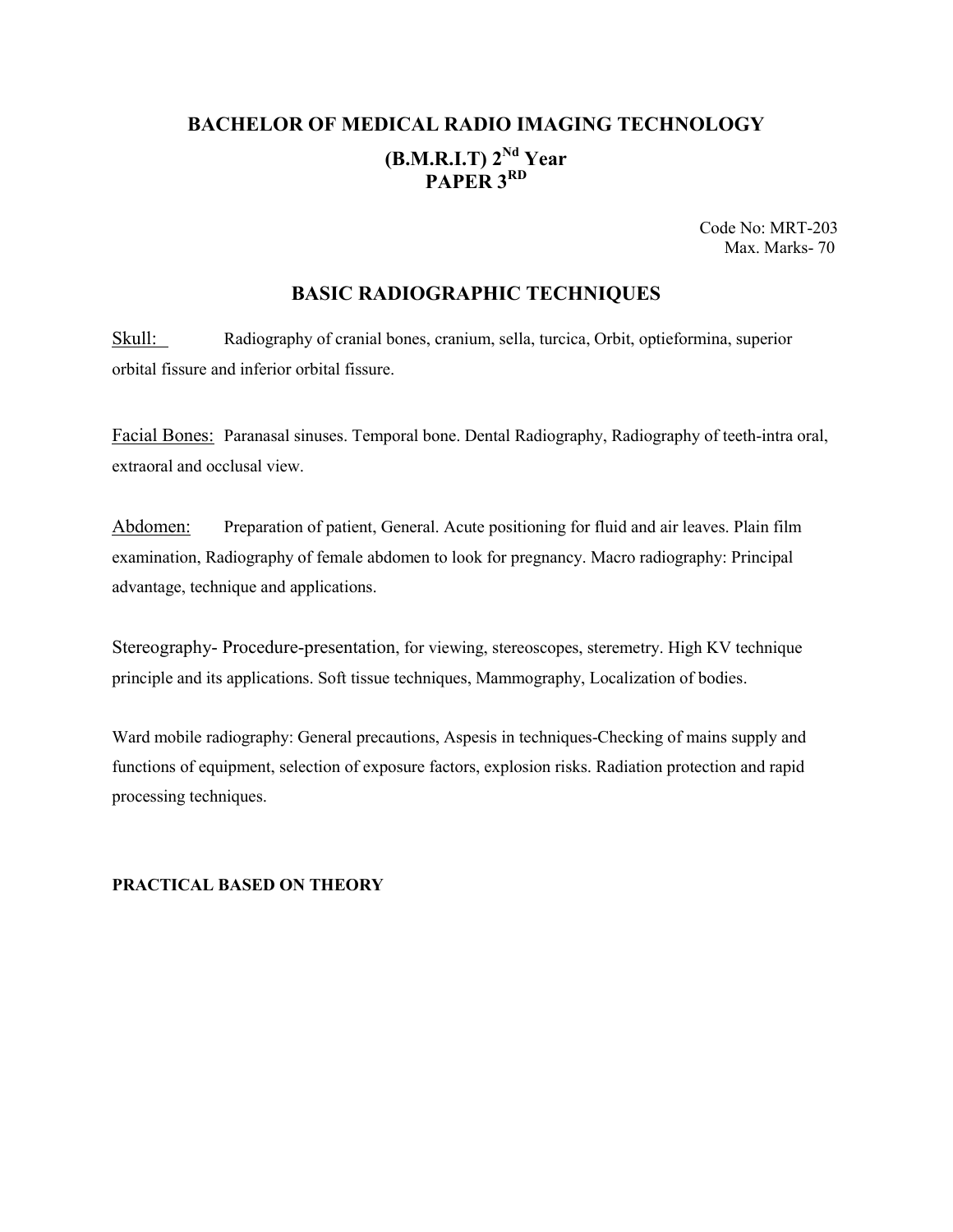## **BACHELOR OF MEDICAL RADIO IMAGING TECHNOLOGY**  $(B.M.R.I.T)$   $2^{Nd}$  Year

Code No: MRT-204 Max. Marks- 70

## **PAPER 4TH EQUIPMENTS FOR RADIOTHERAPY INCLUDING NEWER DEVELOPMENTS**

Orthovoltage equipment with special reference to physical design requirement of tube and its accessories and interlocks, gamma ray sources used in radiotherapy especially cobalt 60 source its construction and source housing and handling mechanism. Principles of isocentric tele-isotope machines megavoltage x-rays and electron beam accelerators and belatron. Salient features of components of linear Accelerator like tube design, wake guide, target design beam bending system. Radio-frequency generators kile magnetron and liestron basic principle of remote afterloading system/ machines for making casts Sterofoam template cutting system introduction to radio-surgery equipment and dosimetry equipment.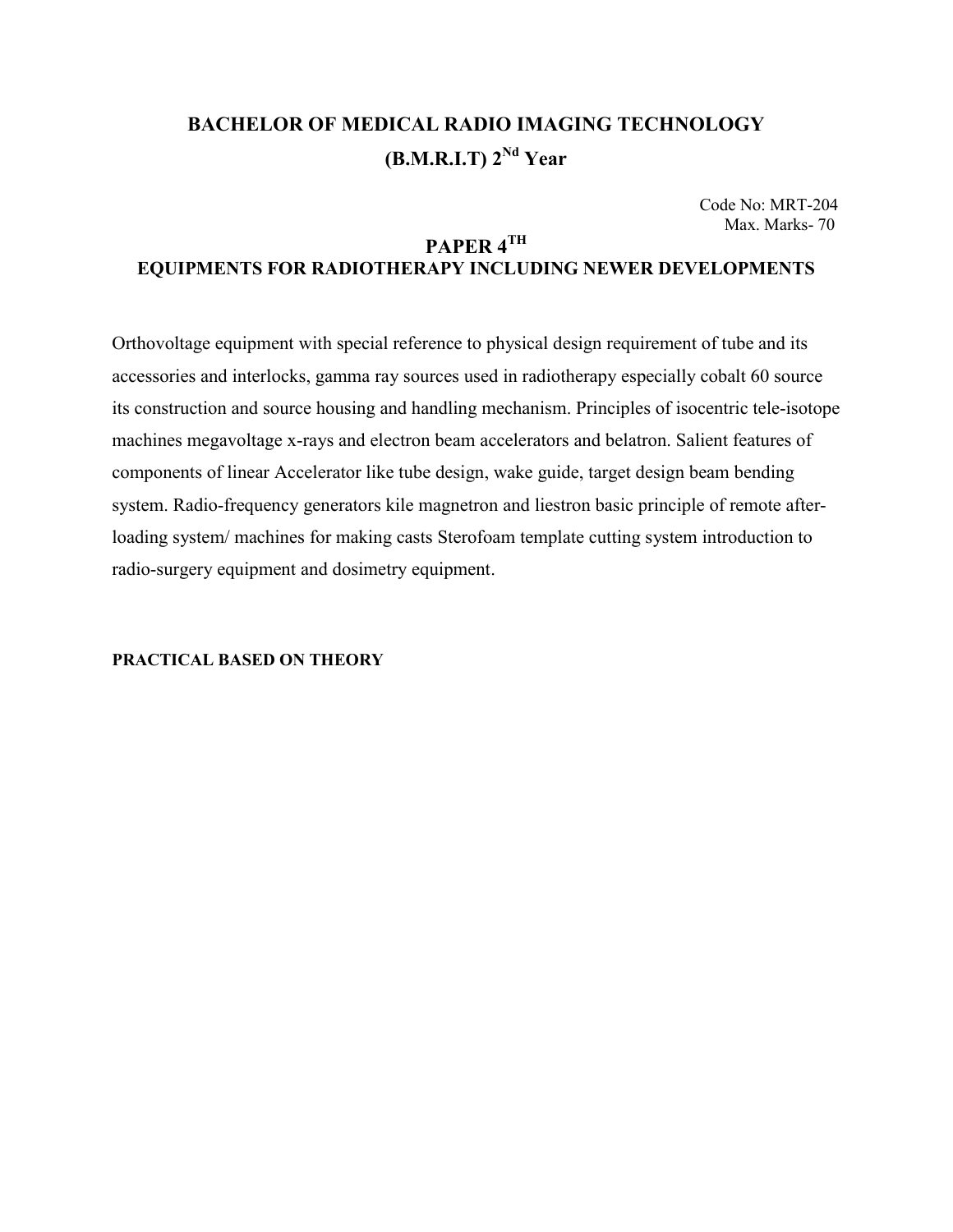## **BACHELOR OF MEDICAL RADIO IMAGING TECHNOLOGY**  $(B.M.R.I.T) 2<sup>Nd</sup> Year$

Code No: MRT-205 Max. Marks- 70

## **PAPER 5TH REGIONAL RADIOGRAPHY & RADIOLOGICAL PROCEDURES**

#### **REGIONAL RADIOGRAPHY**

Common terminology Radiography of each part positioning Patient handling & Preparation Drugs in X-Rays dept Clinical, Ethical & Legal Responsibility, (including medico legal /Accident cases)

#### **RADIOLOGICAL PROCEDURES**

Contrast media-Types, Properties, reaction &Treatments. Genitourinary system-IVU, MCU, RGU, HSG GI tract-Ba Swallow, Ba meal, Ba Follow through, Ba Enema, Small bowel enema, Double Contrast Enema Sialography. Bilary Tract-OCG, IVC, EPCP, PTHC, T-tube & Operative Cholangioraphy. Myelography

#### **DARK ROOM PROCEDURE.**

Sitting Lay out & fittings Cassette & Film Handling-Loading & Unloading, safe light. Manual & Automatic Processing-Practical Aspect.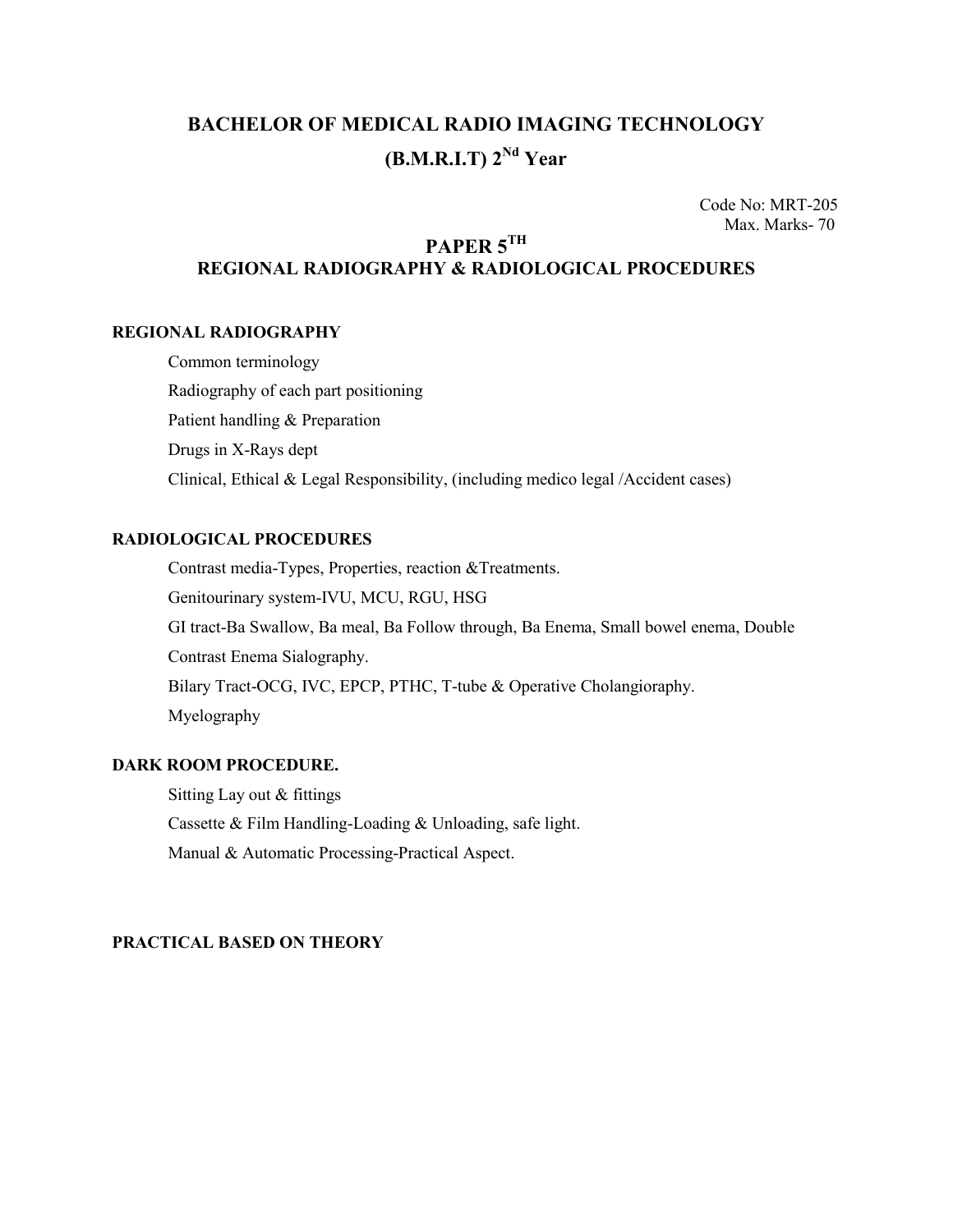## **BACHELOR OF MEDICAL RADIO IMAGING TECHNOLOGY (B.M.R.I.T) 3rd Year PAPER 1ST**

Code No: MRT-301 Max. Marks- 70

#### **ORIENTATION IN CLINICAL SCIENCES**

(Only Outline i.e. Clinical features & Lab Investigation of the following conditions)

#### **UNIT-I**

#### **MEDICINE**

- **Pericarditis** Valvular diseases Rhematic Heart Disease Heart failure
- Chronic Bronchitis Emphysema Brochietasis Pneumonia Tuberculosis Pleura effusion Empyema Spntaneus Pheumothorax

#### **UNIT-II**

Achalsia Cardia Peptic ulcer Intestinal obstruction Crohns disease Ulcerative Colitis Pancreatitis Portal Hypertension Ascitis Cirrhosis Cholecyslitis

#### **UNIT-III**

UTI Glomerulonephritis Nephrotic sysdrome Urinary Calculi Polysystic Kidney disease

Cerebral Vascular Dsorders Meningitis Encephalitis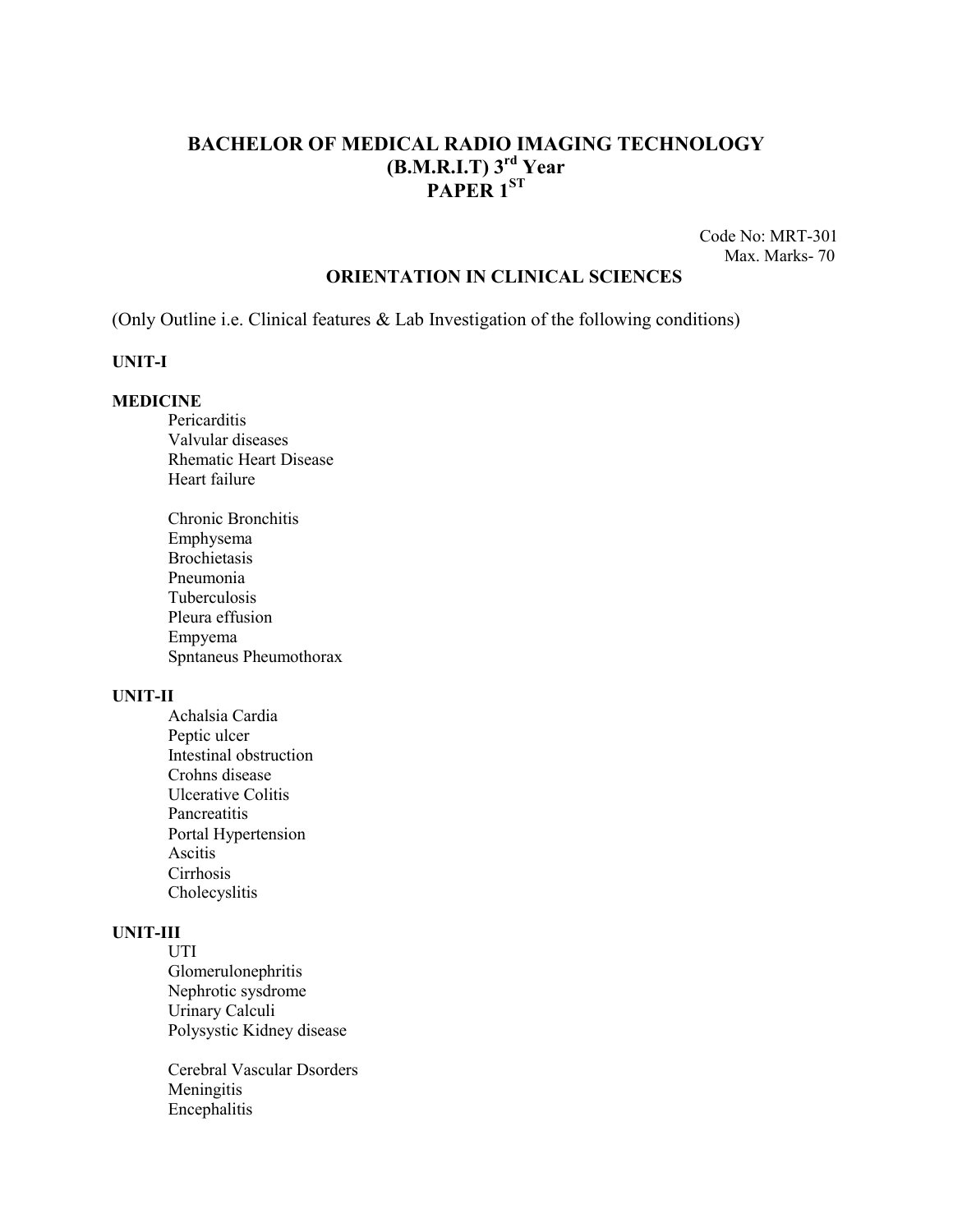#### **UNIT-IV**

#### **ORTHPAEDICS**

#### **Fracture**

Type Mechanism, Healing, Delayed Union, Non- complication Injuries of the shoulder gridle, Dislocation of shoulder # of Humerus, Elbow Forearm Of Distal Radius & Ulna Injuries of the Capus Dislocation of Hip # Femur, Tibia, Ankle, Calcaneum Acute & chronic osteoarthritis Rhematoid arthritis Pagets Disease Ankylosing spondylitis Club foot

Bone Tumour- Benign, Malignant

#### **UNIT-V**

#### **Surgery**

Cholelithiasis **Peritonitis** Subphremic Abcess Appendicitis Hydronephrosis Benign Hypertrophy prostatye Sinusitis

#### **OBSTRETRICS**

Diagnosis of Pregnancy Normal Labour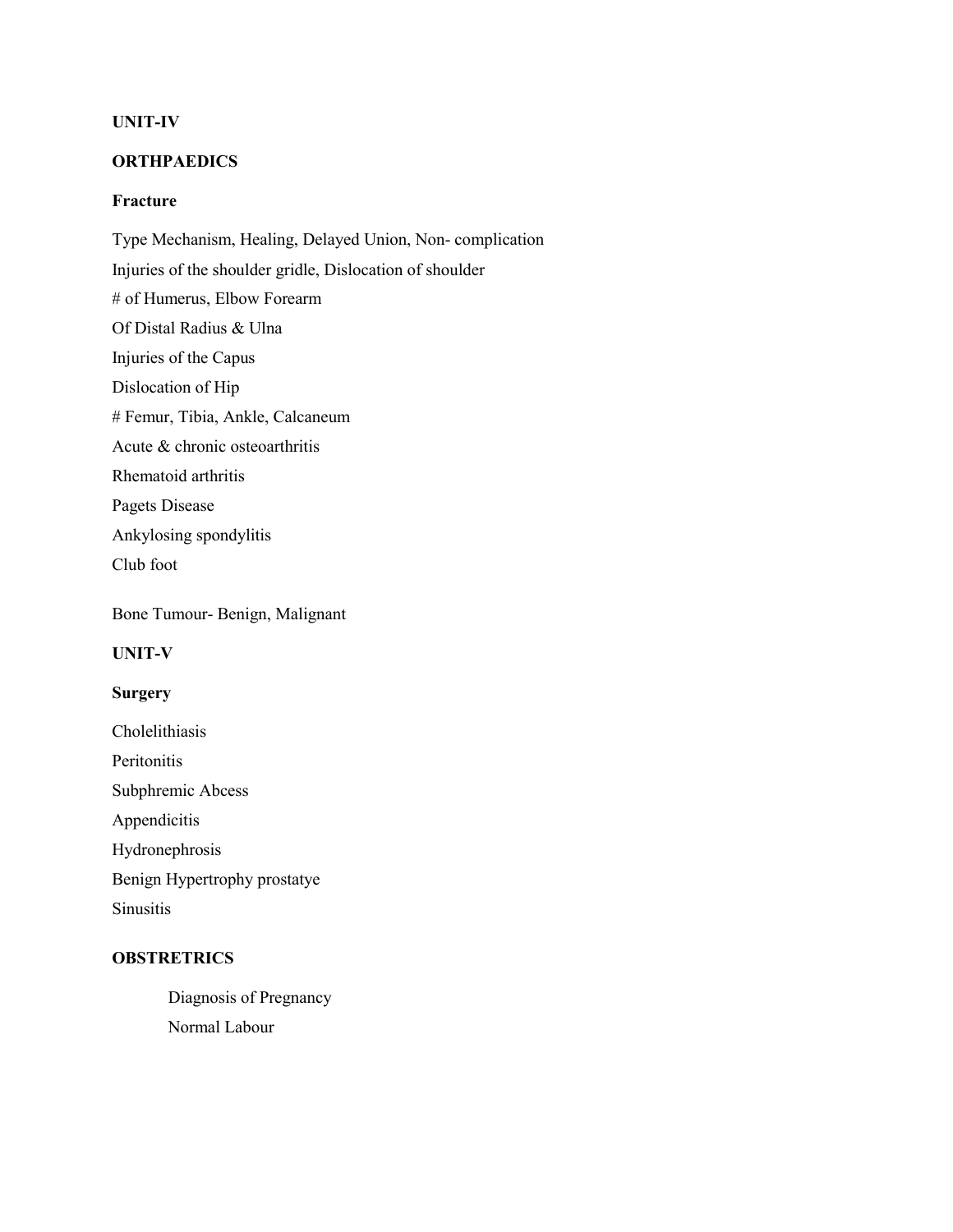## **BACHELOR OF MEDICAL RADIO IMAGING TECHNOLOGY (B.M.R.I.T) 3RD Year PAPER 2ND**

Code No: MRT-302 Max. Marks- 70

### **RADIOTHERAPY PLANNING AND QUALITY CONTROL & RADIATION THERAPY**

Definition of treatment planning. Planning procedure in general with special emphasis on tumour localization and target volume measurement by conventional radiographic method and simulator imaging. Role of special contrast medium base radiotherapy. CT/MR/Ultrasound/radionuclide imaging methods. Physical and clinical requirements of field secretion of treatment in Teletherapy Role of portal films in treatment planning. Chose of central axis percentage depth dose data and isodose curve from a spectrum of radiotherapy beams used fortratment. Requirement and practice of organ shielding single, multiple fields, pendulum and rotational field therapy, planning procedures. Computerized treatment planning system choice of dose, time and fraction. Safety of critical organs in planning methods. Role of treatment shell immobilization devices and later in patients set up and positioning.

Acceptance test on therapy simulator teleisope megavollege-X-ray and electron beam machines. Contribution of technologist in radiation calibration quality control assurances execution of radiation treatment.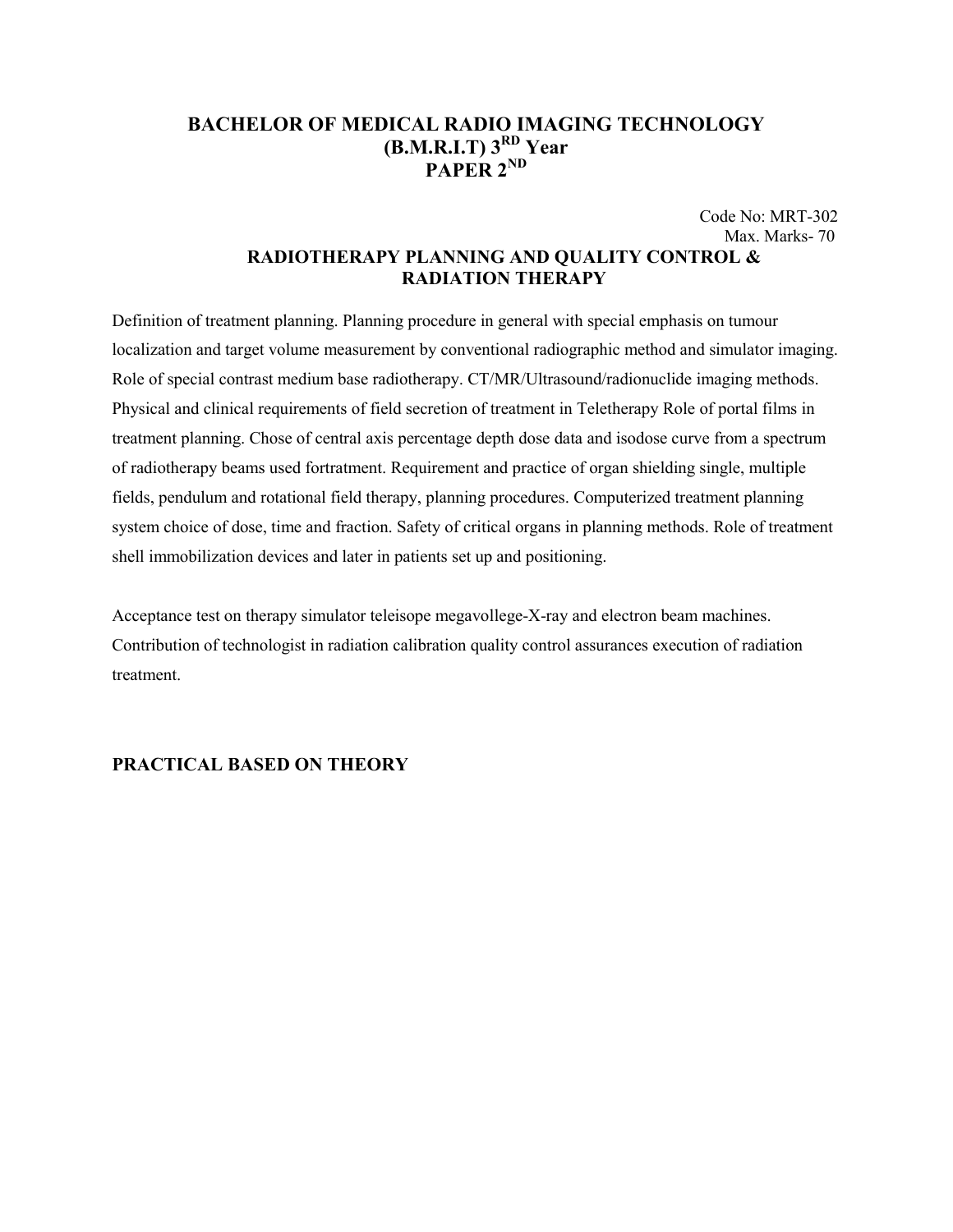## **BACHELOR OF MEDICAL RADIO IMAGING TECHNOLOGY (B.M.R.I.T) 3RD Year PAPER 3RD**

Code No: MRT-303 Max. Marks- 70

#### **EQUIPMENT OF RADIO-DIAGNOSIS ULTRASONOLOGY & CT SCANNING INCLUDING NEWER DEVELOPMENT AND QUALITY CONTROL.**

Special Radiology Equipment

- Image intensifier & TV Monitor
- Mammography
- Digital Radiography
- Pictorial archiving & Communication system (PACS)
- Computers in Radiology

Computed tomography: Historical developments, its principle and applications, various generatons and definition of terms and cross sectional Anatomy.

Recent Developments in CT- Special CT (Triple phase CT study for hepatic & Fancreatic tumor, Multislice CT, Principles of CT Angio, CT guided biopsies & drainage

Diagnostic Ultrasound: Its principle applications and role in medicine Various typed of transducers and definition terms and cross sectional anatomy.

Digital Radiography: Principle scanned projection radiography digital substraction angiography application and definitions of terms.

M.R.I.: Principle, applications its advantage over computed tomography or ultrasonography. Its limitations and use and cross sectional anatomy.

Q.A. Programme i.e. Phases of development of radiological facility Q.A activities application in:-

- 1. Equipment selection phase.
- 2. Equipment installation of acceptance phase.
- 3. Operational phase.